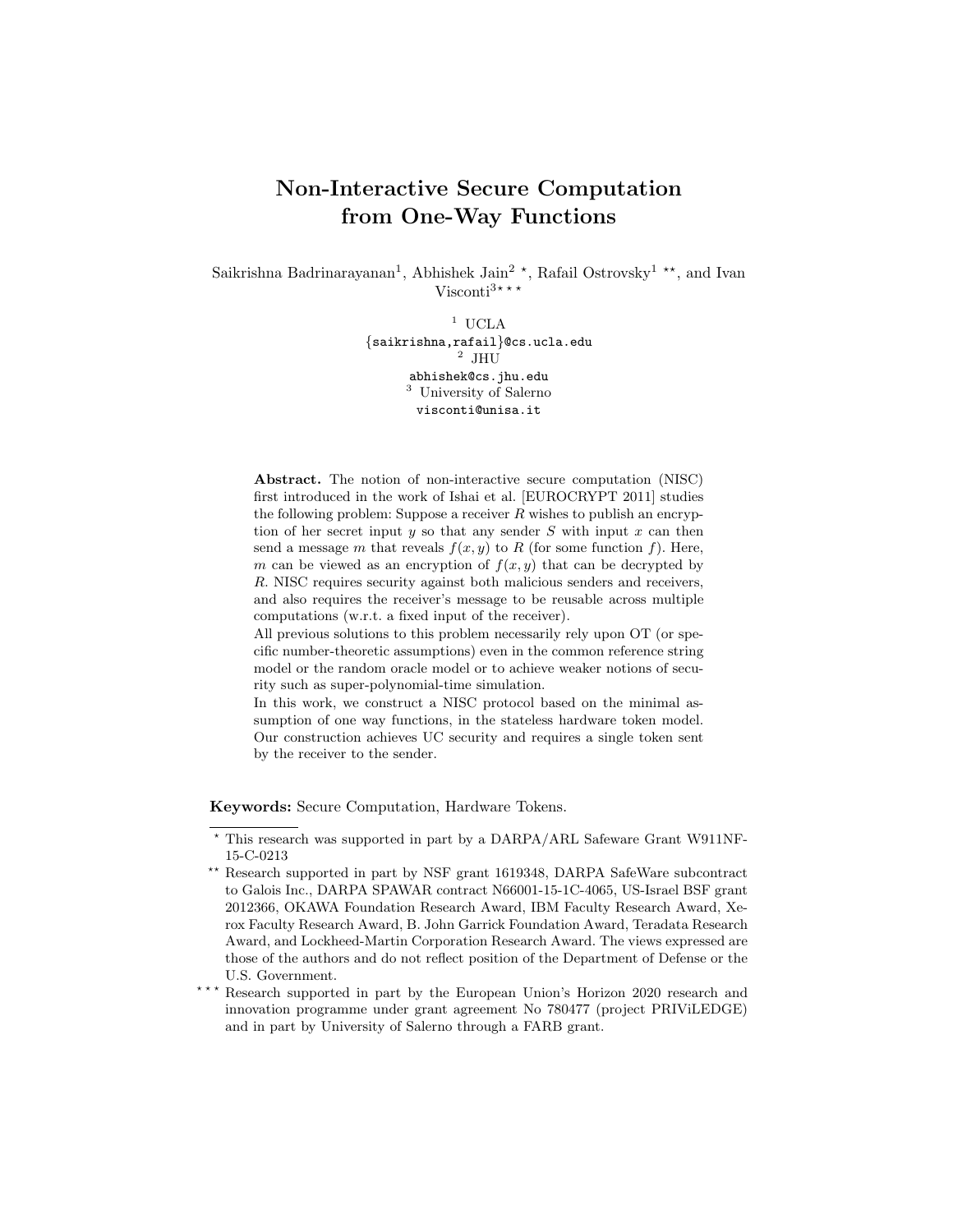## 1 Introduction

A motivating scenario [\[1\]](#page-17-0). Suppose there is a public algorithm  $D$  that takes as input the DNA data of two individuals and determines whether or not they are related. Alice would like to use this algorithm to find family relatives, but does not want to publish her DNA data in the clear. Instead, she would like to publish an "encryption" of her DNA data b so that anyone else with DNA data a can send back a *single* message to Alice that reveals  $D(a, b)$ , i.e., whether or not Alice is related to that person. This process must be such that it prevents either party from influencing the output (beyond the choice of their respective inputs), while also ensuring the privacy of their DNA data.

Non-interactive Secure Computation. The notion of non-interactive secure computation (NISC), introduced by Ishai et al. [\[25\]](#page-18-0), provides a solution to the above problem. In its general form, NISC allows a receiver party  $R$  to publish an encryption of her input  $y$  such that any sender party  $S$  with input  $x$  can then send a message m that reveals  $f(x, y)$  to R (for some function f), where m can be viewed as an encryption of  $f(x, y)$  that can be decrypted by R. NISC achieves security against malicious senders and receivers, and also allows the receiver's message to be reusable across multiple computations (w.r.t. a fixed input of the receiver).

Note that if malicious security was not required, then one could readily obtain a solution via Yao's secure computation protocol [\[33\]](#page-19-0). However, NISC guarantees malicious security, and is therefore impossible in the plain model w.r.t. polynomial-time simulation [\[20\]](#page-18-1).

The work of Ishai et al. [\[25\]](#page-18-0) gave the first solution for NISC in a hybrid model where the parties have access to the oblivious transfer (OT) functionality. Subsequently, efficient solutions for NISC based on cut-and-choose techniques were investigated in the common reference string (CRS) model [\[1,](#page-17-0)[29\]](#page-18-2), the global random oracle model [\[9\]](#page-18-3), as well as the plain model with super-polynomial-time simulation [\[2\]](#page-17-1).

Our Goal. All of these works, however, necessarily rely upon OT [\[25,](#page-18-0)[2\]](#page-17-1) (or specific number-theoretic assumptions, as in [\[1,](#page-17-0)[9,](#page-18-3)[29\]](#page-18-2).). In this work, we ask whether it is possible to construct NISC protocols based on the minimal assumption of one-way functions?

Since OT is necessary for secure computation (even in CRS and random oracle model), we investigate the above question in the tamper-proof hardware token model, namely, where parties can send hardware tokens to each other.

Starting from the work of Katz [\[26\]](#page-18-4), there is a large body of research work on constructing secure computation protocols in the hardware token model (see Section [3](#page-5-0) for a detailed discussion). However, all known solutions require two or more rounds of interaction between the parties (after an initial token transfer phase) regardless of the assumptions and the number of tokens used in the protocol. Thus, so far, the problem of NISC in the hardware token model has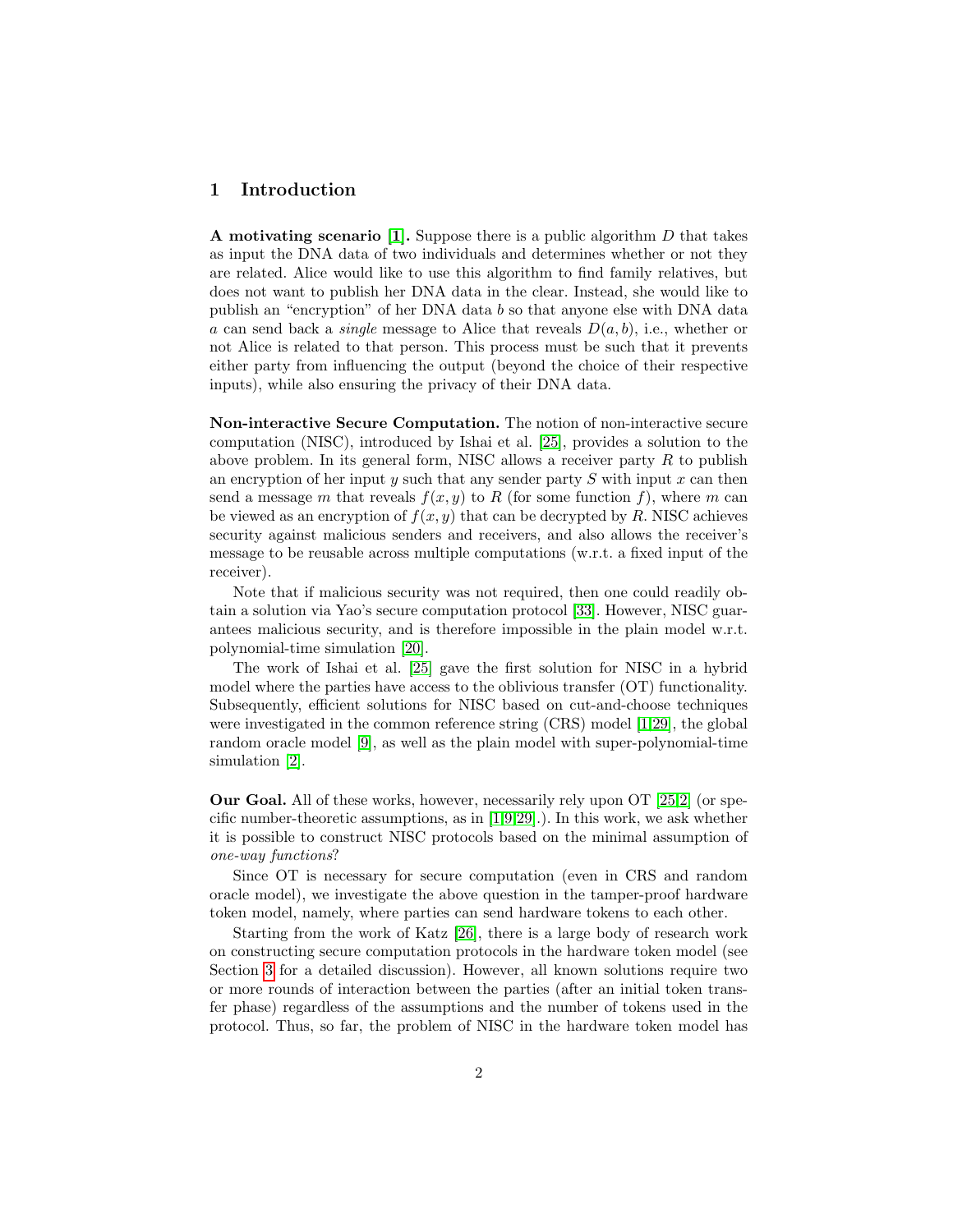remained open.

Our Result. In this work, we construct a UC-secure NISC protocol based on one-way functions that uses a single, stateless hardware token. Note that this is optimal both in terms of complexity assumption as well as the number of tokens.

Concretely, our solution uses the following template: first, a receiver  $R$  sends out a hardware token that has its input  $y$  hardwired. Upon communicating with the token, a sender  $S$  sends out a single message to  $R$ , who can then evaluate the output. Note that by using the transformation of [\[27\]](#page-18-5) which involves adding a single message from  $R$  to  $S$ , we can also support the case where we want both parties to learn the output.

We remark that prior work on cryptography using hardware tokens has studied the use of both stateful and stateless hardware tokens. The latter is considered to be a more desirable model since it is more realistic, and places weaker requirements on the token manufacturer. Our protocol, therefore, only relies on a stateless hardware token. Moreover, following prior work, we do not make any assumptions on the token if  $R$  is malicious; in particular, in this case, the adversarial token may well be stateful.

# 2 Technical Overview

We now describe the techniques used in our non-interactive secure computation (NISC) protocol using one stateless token and assuming one way functions.

**Token Direction.** Recall that in a NISC protocol, the receiver R first sends her input  $y$  in some encrypted manner such that any sender  $S$  with input  $x$  computes on this encrypted input and sends back a message  $m$  that the receiver can then decrypt to recover the output  $f(x, y)$ . For different choices of the function f and input  $x$ , the sender can generate a fresh message  $m$  using the same encrypted input of the receiver. Therefore, to follow this paradigm, in the setting of stateless hardware tokens, we require that the receiver first sends a stateless token T (containing her input) which can be followed by a communication message from the sender. Another approach is to perhaps have the receiver first send a communication message followed by a token sent by the sender. However, such an approach has the drawback that to reuse the receiver's first message, each time, the sender has to generate and send a fresh token. Hence, we stick to the setting of the receiver first sending a token.

A natural first approach then is to start with the large body of secure computation protocols based on stateless tokens [\[23,](#page-18-6)[11,](#page-18-7)[18](#page-18-8)[,24\]](#page-18-9) and try to squish one of them into a protocol that comprises of just one token from the receiver and one communication message from the sender. However, in all these works, it is the sender who first sends a token to the receiver (as opposed to our setting where the direction of token transfer is reversed) and this is followed by at least two rounds of interaction between the two parties. As such, it is completely unclear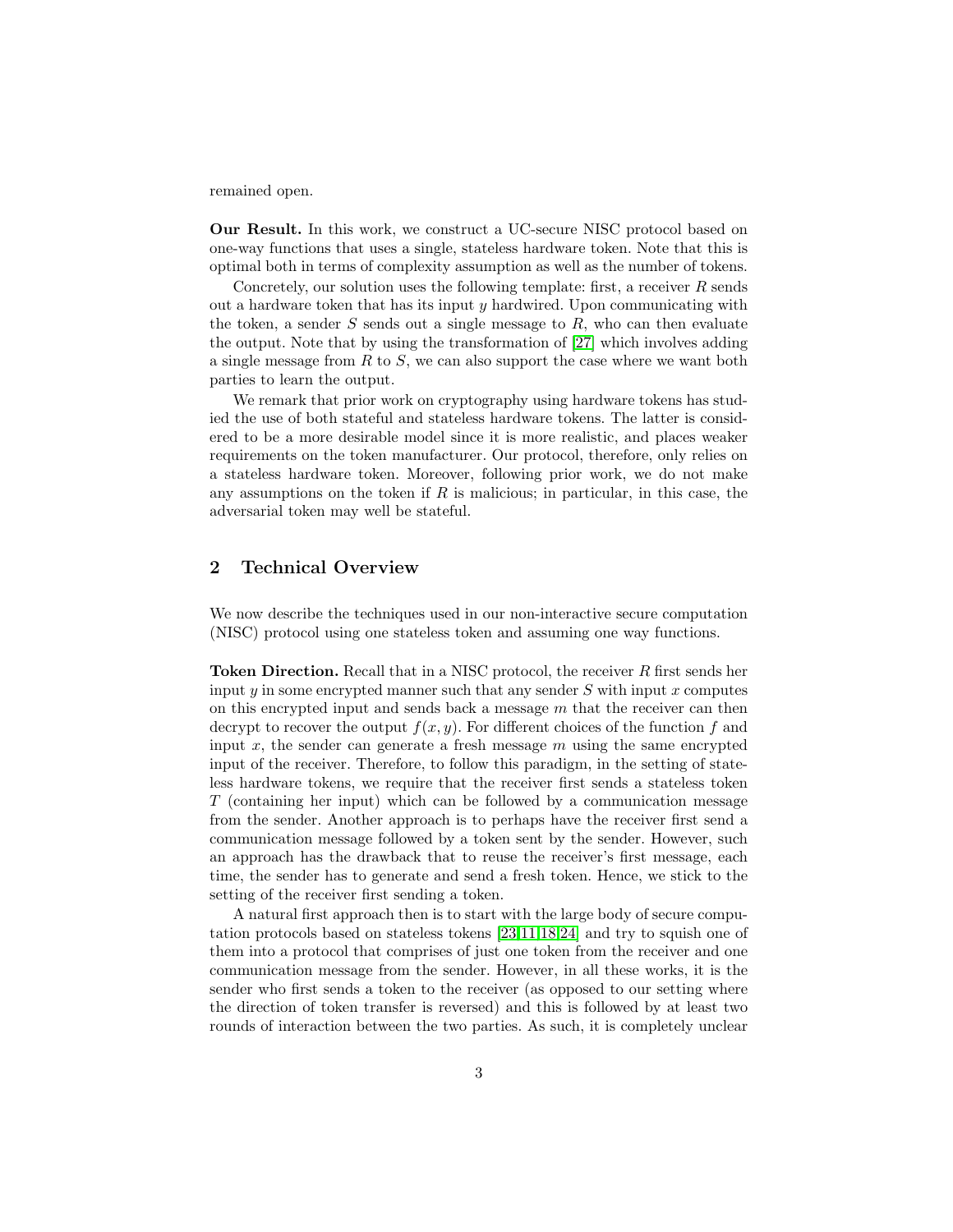how this could be done even if we were to rely on assumptions stronger than one-way functions.

Therefore, we significantly depart from the template followed in all prior works, and start from scratch for constructing NISC in the stateless hardware token model.

Input authentication. In the stateless hardware token model, an important desideratum is to prevent an adversary from gaining undue advantage by resetting the stateless token that it receives from the honest party. In all prior works, to prevent the adversary from resetting the token and changing its input in each interaction with the token and observing the output (which may potentially allow it learn more information), the token recipient's input encoding is first authenticated by the token creator before interaction with the token. However, such an approach necessarily requires at least two rounds of communication between S and  $R$  after the exchange of tokens which is not feasible in our setting. To overcome this issue, we in fact do allow  $S$  to potentially reset the token and interact with the token using different inputs! While this might seem strange at first, the key observation is that S performs only "encrypted" computation in its interaction with the token. Therefore, even if  $S$  resets and interacts with the token using different inputs, he learns no information whatsoever about  $R$ 's input from his interaction with the token. Thus, resetting attacks are nullified even without authentication. We now describe how to perform such "encrypted" computation.

Protocol structure. At a very high level, our construction follows the garbled circuit based approach to secure computation  $[33]$ . That is, the sender S with input x sends a garbled version of a circuit  $C_x$  that computes  $f(x, z)$  for any input  $z$ . Since we are in the setting of malicious adversaries, an immediate question is how does S prove correctness of the garbled circuit? Clearly, a proof of correctness to the receiver will require more than one message of interaction. Instead, we make  $S$  prove to the token  $T$  that the garbled circuit  $GC$  was correctly generated. At the end of the proof,  $T$  outputs a signature on  $GC$  which is sent by the sender S to the receiver R (along with  $\mathsf{GC}$ ) as authentication that this garbled circuit was indeed correctly generated.

To make this approach work, one question that naturally arises is how does R receive the labels corresponding to her input in order to evaluate the garbled circuit? Recall that we wish to rely on only one way functions and hence can't assume stronger primitives like oblivious transfer (OT). Also, previous stateless token based OT protocols rely on multiple rounds of interaction and in some cases, multiple tokens and stronger assumptions. We instead do the following:  $S$  sends the garbled circuit  $GC$  to  $T$  and additionally discloses the randomness rand used to generate the garbled circuit. The token can use this randomness to compute on its own the labels corresponding to  $R$ 's input  $\gamma$ . It then responds with a ciphertext CT of these labels, and further proves that this ciphertext was indeed correctly generated using the receiver's input y and the randomness rand. Then, if the proof verifies,  $S$  sends  $CT$  along with the garbled circuit  $GC$  and its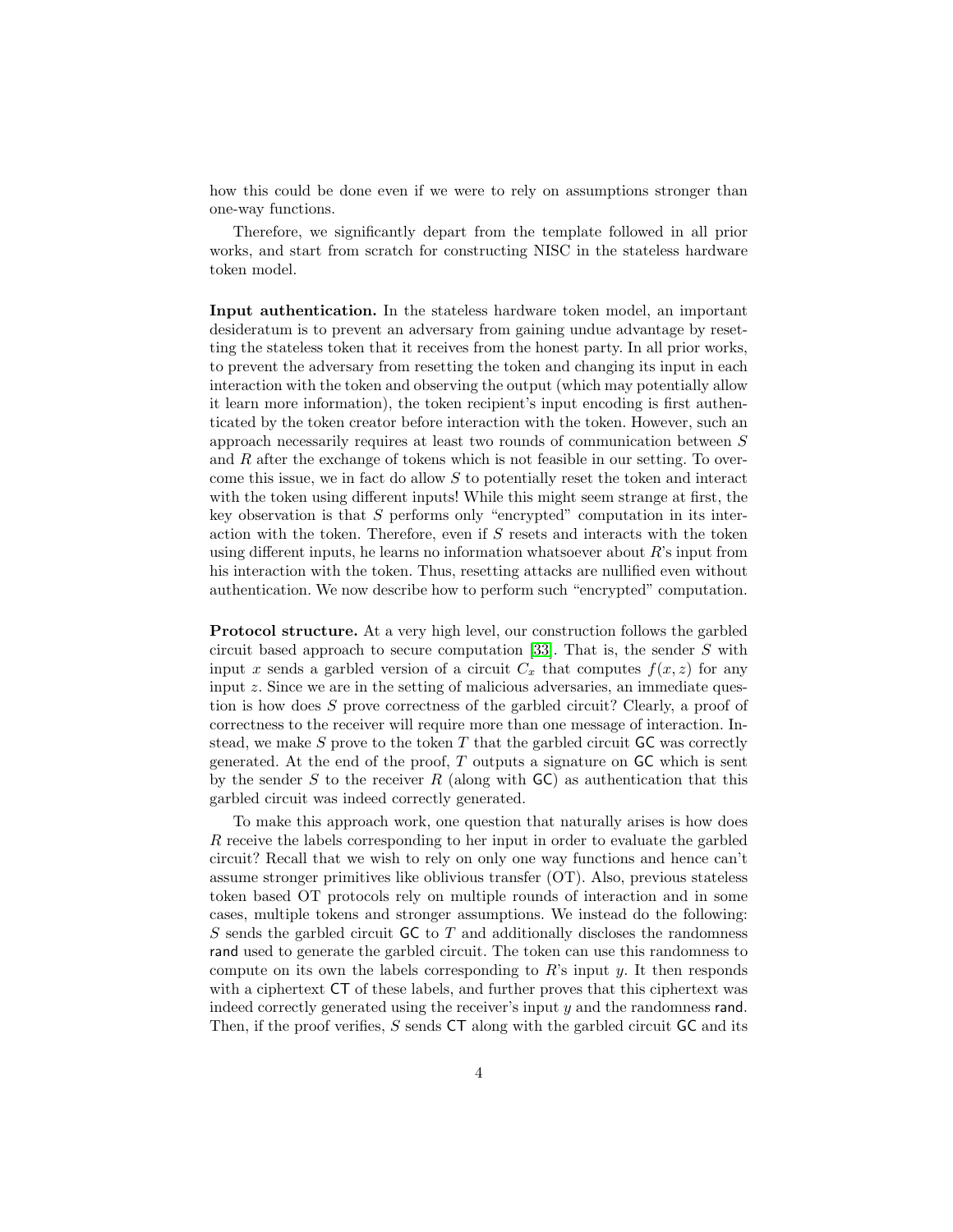signature to R. The receiver R decrypts the ciphertext  $CT$  to recover the labels and then evaluates the garbled circuit. To prevent S from tampering with the ciphertext in its message to  $R$ , we will additionally require that the token  $T$  signs the ciphertext as well. In fact, we require that the signature queries on GC and CT are performed jointly as a single query to prevent an adversarial sender from resetting the token and getting signatures from the token on a garbled circuit GC computed using randomness rand, and an encryption CT of the wire labels corresponding to  $\overrightarrow{R}$ 's input computed using different randomness rand'  $\neq$  rand. Indeed, such an attack may allow the sender to force an incorrect output on R.

**Selective Abort.** One issue with the above protocol is that if  $R$  is malicious, the token could launch an aborting attack as follows: on being queried with the garbled circuit GC and randomness rand used for garbling, reconstruct the circuit  $C_x$ , thereby learning the sender's input x and output  $\perp$  if x begins with 0 (for example). Now, if R received a valid message from  $S$ , she knows that  $S$ 's input begins with 1. The observation is that it is crucial for the token  $T$  to not learn both the garbled circuit GC and the randomness rand used for garbling. Since it is necessary for  $T$  to know rand to generate the encrypted labels, we tweak the protocol to have  $S$  query the token only with a commitment to the garbled circuit (along with the randomness used for garbling) and prove that this commitment is correctly computed.  $T$  then produces a signature on this commitment. In his message to  $R$ ,  $S$  now sends the commitment, the signature on it and the decommitment to help  $R$  recover the garbled circuit.

Subliminal Channel. Another attack that a malicious receiver could launch is by embedding information about the randomness rand in the ciphertext and signatures it generates. Note that even though the token proves that the signature and the ciphertext were correctly generated, a malicious token could still choose the randomness for generating the ciphertext/signature as a function of rand. Now, even though the proof verifies successfully, the receiver, using the knowledge of the encryption key/ signing key, might be able to recover the randomness used for encrypting/signing and learn information about rand thus breaking the security of the garbled circuit  $GC$  (which, in turn, can reveal  $S$ 's input). To prevent such an attack, it is necessary to enforce that the randomness used by the token to generate the ciphertext and signature is independent of rand, but unknown to the sender. We do this by making the token fix this randomness ahead of time (using a commitment) and proving that the randomness used to encrypt and sign was the one committed to before knowing rand. Additionally, we ensure (using pseudorandom functions) that a malicious sender, via resetting attacks, can not learn this randomness used for encrypting and signing.

Finally, note that to deal with resetting attacks in the proofs, we use a resettably sound zero-knowledge argument for the proof given by the sender to the token and a resettable zero-knowledge argument of knowledge for the proof from the token to the sender. Both these arguments are known assuming just one way functions [\[14,](#page-18-10)[13](#page-18-11)[,12,](#page-18-12)[15\]](#page-18-13). Here, we need the argument of knowledge property in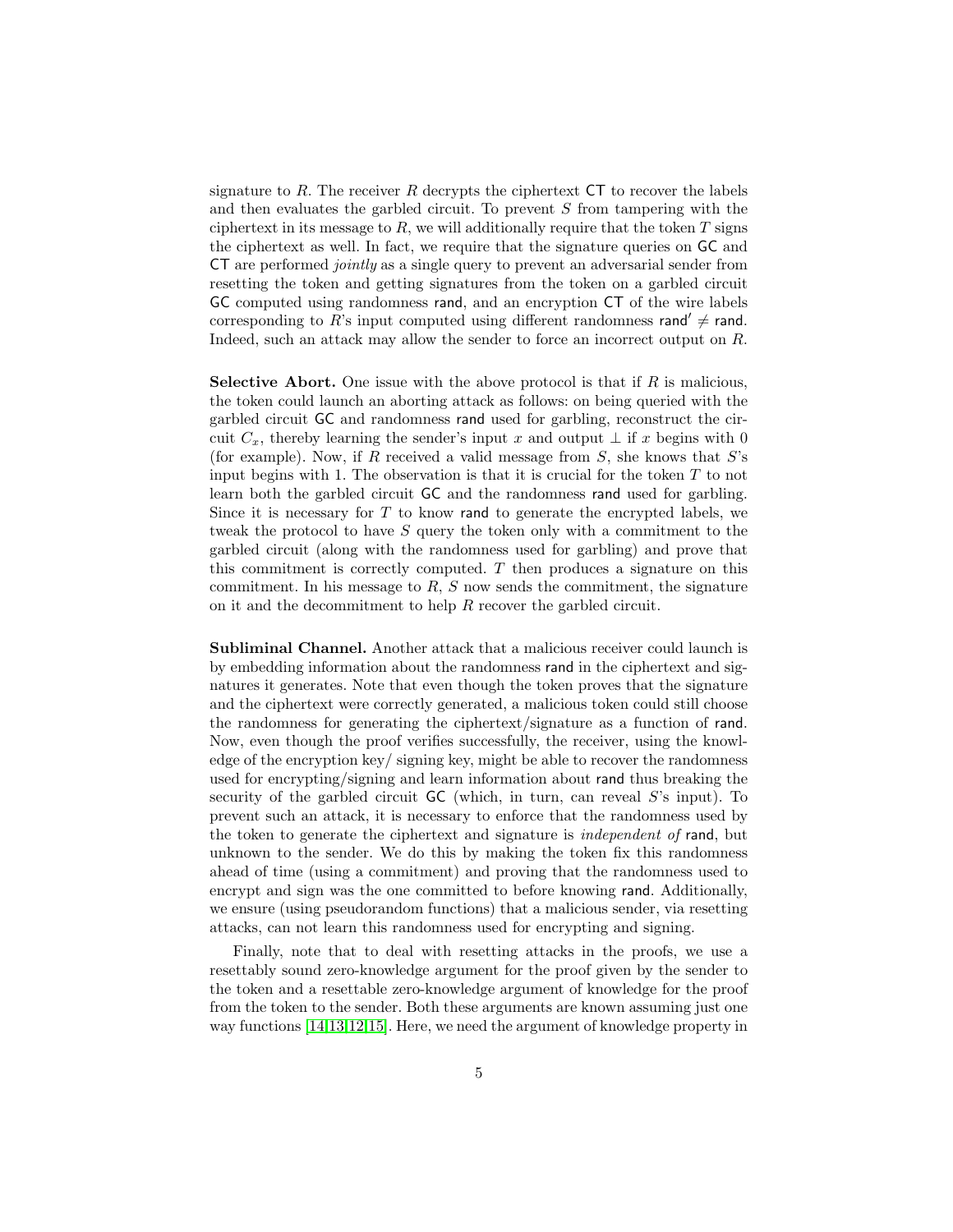order to extract the receiver's input in the security proof. To extract the sender's input in the ideal world, the simulator uses knowledge of the garbled circuit (sent to the receiver) and the randomness for garbling (sent to the simulated token). We refer the reader to the main body for more details about our construction and other issues that we tackle.

# <span id="page-5-0"></span>3 Related Work

We briefly review prior work on cryptography using hardware tokens. The seminal work of Katz [\[26\]](#page-18-4) initiated the study of secure computation protocols using tamper-proof hardware tokens and established the first feasibility results using stateful hardware tokens. Subsequently, this stateful token model has been extensively explored in several directions with the purpose of improving upon the complexity assumptions, round-complexity of protocols and the number of required tokens[\[30](#page-19-1)[,21,](#page-18-14)[28,](#page-18-15)[16](#page-18-16)[,17\]](#page-18-17).

The study of secure computation protocols in the stateless hardware token model was initiated by Chandran et al. [\[10\]](#page-18-18). They constructed a polynomial round two-party computation protocol for general functions where each party exchanges one token with the other party, based on enhanced trapdoor permutations. Subsequent to their work, Goyal et al. [\[23\]](#page-18-6) constructed constant-round protocols assuming collision-resistant hash functions (CRHFs). However, these improvements were achieved at the cost of requiring a polynomial number of tokens. Choi et al. [\[11\]](#page-18-7) subsequently improved upon their result by decreasing the number of required tokens to only one, while still using only constant rounds and CRHFs. Recently, two independent works [\[18,](#page-18-8)[24\]](#page-18-9) obtained the first protocols for secure two party computation based on the minimal assumption of one-way functions. Specifically, Döttling et al. [\[18\]](#page-18-8) construct a secure constant round protocol using only one token. Hazay et al. [\[24\]](#page-18-9) construct two-round two-party computation in this model using a polynomial number of tokens.

All the above works, including ours, focus on achieving Universally Compos-able (UC) [\[6\]](#page-17-2) security  $^4$  $^4$ .

## <span id="page-5-2"></span>4 Preliminaries

UC-Secure Two Party Computation. We follow the standard real-ideal paradigm for defining secure two party computation. We include the formal definitions in [Appendix A.](#page-20-0)

Non-interactive Secure Computation (NISC). A secure two party computation protocol in the stateless hardware token model between a sender S and a receiver R where only R learns the output is called a NISC protocol if it has the following structure: first, R sends a token to S and then the sender S sends a single message to  $R$ . We require security against both a malicious sender and a

<span id="page-5-1"></span> $\frac{4}{4}$  Hazay et al. [\[24\]](#page-18-9) study the stronger notion of Global UC security [\[7,](#page-17-3)[9\]](#page-18-3).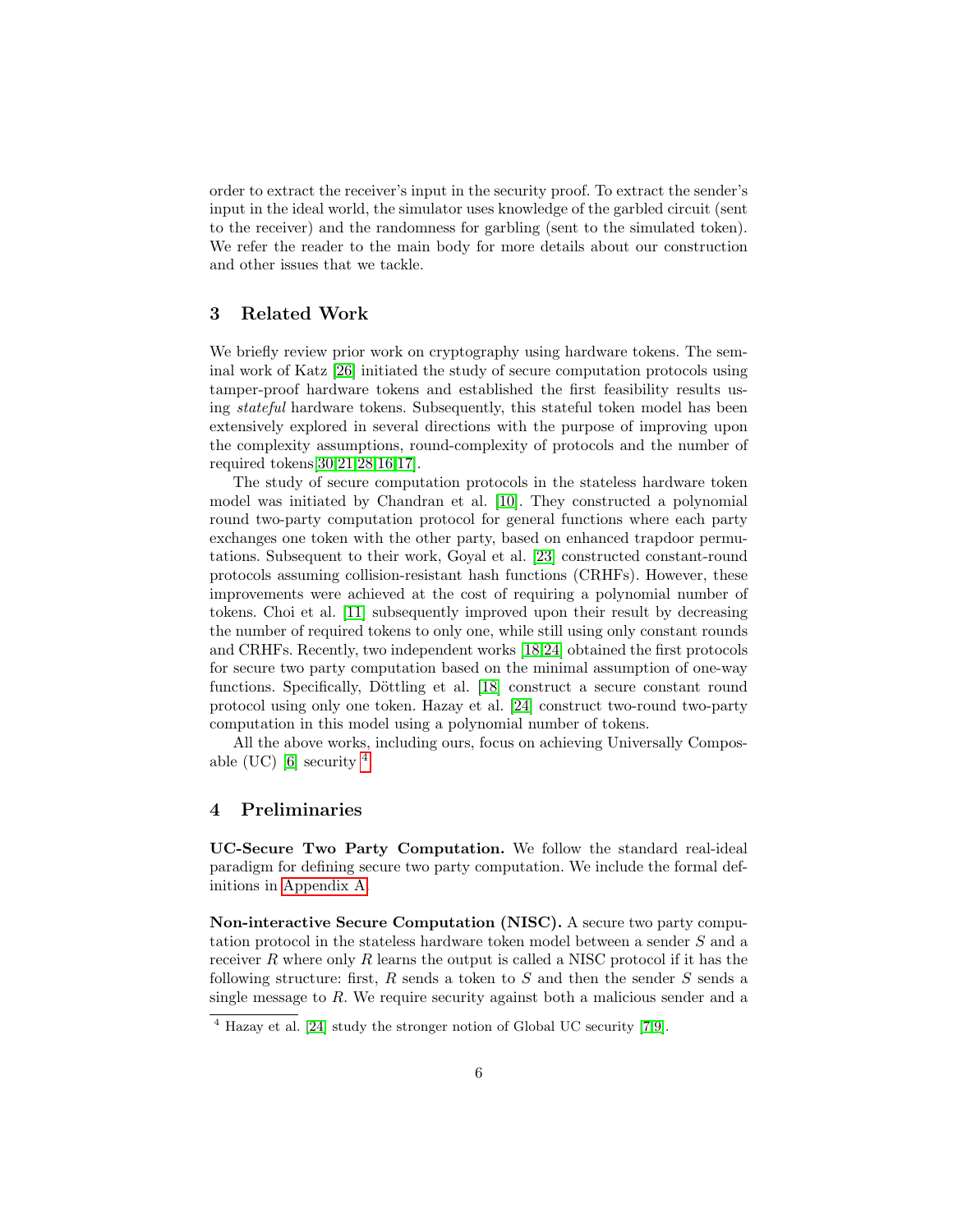malicious receiver (who can create the token to be stateful). Further, note that we work in the stand-alone security model and don't consider composability.

Token functionality. We model a tamper-proof hardware token as an ideal functionality  $\mathcal{F}_{WRAP}$ , following Katz [\[26\]](#page-18-4). A formal definition of this functionality can be found in [Appendix A.](#page-20-0) Note that our ideal functionality models stateful tokens. Although all our protocols use stateless tokens, an adversarially generated token may be stateful.

Cryptographic primitives. In our constructions, we use the following cryptographic primitives all of which can be constructed from one way functions: pseudorandom functions, digital signatures, commitments, garbled circuits, private key encryption [\[19](#page-18-19)[,33,](#page-19-0)[32,](#page-19-2)[31\]](#page-19-3).

Additionally, we also use the following advanced primitives that were recently constructed based on one way functions: resettable zero knowledge argument of knowledge and resettably sound zero knowledge arguments. [\[8,](#page-17-4)[3,](#page-17-5)[14,](#page-18-10)[4,](#page-17-6)[13,](#page-18-11)[12,](#page-18-12)[5,](#page-17-7)[15\]](#page-18-13).

Interactive proofs for a "stateless" player. We consider the notion of an interactive proof system for a "stateless" prover/verifier. By "stateless", we mean that the verifier has no extra memory that can be used to remember the transcript of the proof so far. Consider a stateless verifier. To get around the issue of not knowing the transcript, the verifier signs the transcript at each step and sends it back to the prover. In the next round, the prover is required to send this signed transcript back to the verifier and the verifier first checks the signature and then uses the transcript to continue with the protocol execution. Without loss of generality, we can also include the statement to be proved as part of the transcript. It is easy to see that such a scenario arises in our setting if the stateless token acts as the verifier in an interactive proof with another party.

# 5 Construction

In this section, we construct a non-interactive secure computation (NISC) protocol based on one-way functions using only one stateless hardware token. Formally, we prove the following theorem:

Theorem 1. Assuming one-way functions exist, there exists a non-interactive secure computation (NISC) protocol that is UC-secure in the stateless hardware token model using just one token.

Notation. We first list some notation and the primitives used.

- Let  $\lambda$  denote the security parameter.
- Let's say the sender S has private input  $x \in \{0,1\}^{\lambda}$  and receiver R has private input  $y \in \{0,1\}^{\lambda}$  and they wish to evaluate a function f on their joint inputs.
- Let PRF :  $\{0,1\}^{\lambda} \times \{0,1\}^{\lambda^2} \rightarrow \{0,1\}^{\lambda}$  be a pseudorandom function.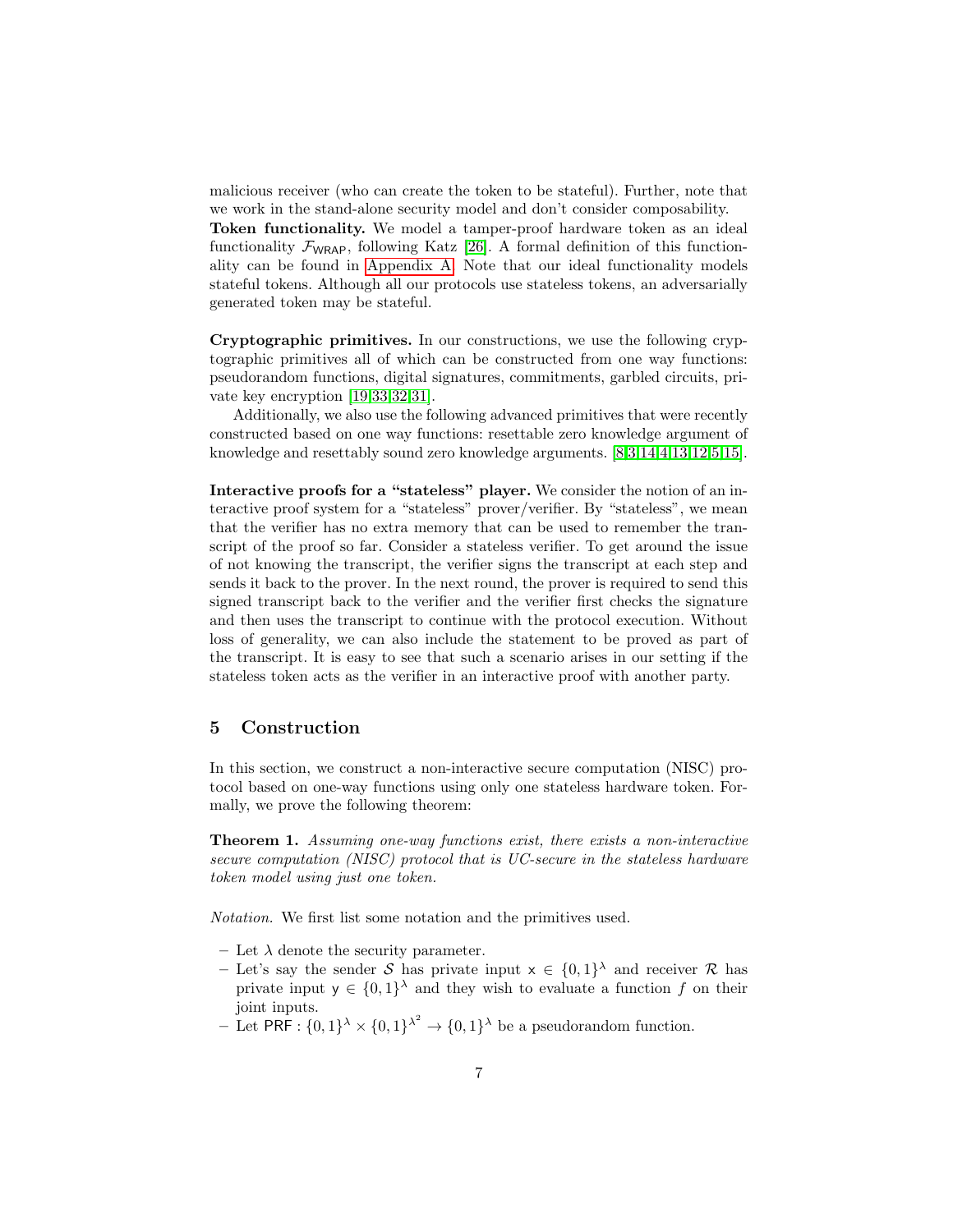- Let Commit be a non-interactive <sup>[5](#page-7-0)</sup>computationally hiding and statistically binding commitment scheme that uses  $n$  bits of randomness to commit to one bit.
- Let(Gen, Sign, Verify) be a signature scheme.
- Let (ske.setup,ske.enc,ske.dec) be a private key encryption scheme.
- Let RSZK = (RSZK.Prove, RSZK.Verify) be a resettably-sound zero-knowledge argument system for a "stateless verifier" and  $RZKAOK = (RZKAOK.Prove,$ RZKAOK.Verify) be a resettable zero knowledge argument of knowledge system for a "stateless prover" as defined in [Section 4.](#page-5-2)
- Let (Garble, Garble.KeyGen, Eval) be a garbling scheme for poly sized circuits.

Note that all the primitives can be constructed assuming the existence of one-way functions.

NP languages. We will use the following NP languages in our protocol.

- 1. NP language  $L^T$  characterized by the following relation  $R^T$ . Statement :  $st = (c_{\mathcal{GC}}, ct, \sigma, c_{v}, c_{ek}, c_{sk}, c_{k}, toss, vk, r_{ske.enc}, r_{(c_{\mathcal{GC}},ct)})$ Witness :  $w = (y, r_v, ek, r_{ek}, sk, r_{sk}, k, r_k, \ell_v, r_{Sign})$  $R_2^T(\mathsf{st}, \mathsf{w}) = 1$  if and only if :  $- c_y =$  Commit(y; r<sub>y</sub>) (AND)  $-$  c<sub>ek</sub> = Commit(ek; r<sub>ek</sub>) (AND)  $- \ c_{\sf sk} = \mathsf{Commit}(\mathsf{sk};r_{\sf sk}) \ (\mathrm{AND})$  $- c_k =$  Commit(k;  $r_k$ ) (AND)  $- \ell_{\mathsf{y}} =$  Garble.KeyGen(y; toss) (AND)  $-$  ct = ske.enc(ek,  $\ell_{y}$ ; PRF(k, r<sub>ske.enc</sub>)) (AND)  $-$  (vk, sk) = Gen( $r_{Sign}$ ) (AND)  $- \sigma =$  Sign(sk, (c<sub>GC</sub>, ct); PRF(k, r<sub>(cgc,ct)</sub>)). 2. NP language L characterized by the following relation R. Statement :  $st = (toss, c_{\mathcal{GC}}, f)$ Witness :  $w = (x, \mathcal{GC}, r_{\mathcal{GC}})$  $R(\mathsf{st}, \mathsf{w}) = 1$  if and only if :
	- $-\mathcal{GC} =$  Garble( $\mathcal{C}$ ; toss) (AND)
	- $-\mathcal{C}(\cdot) = f(\mathsf{x}, \cdot)$  (AND)
	- $c_{\mathcal{GC}} = \text{Commit}(\mathcal{GC};r_{\mathcal{GC}})$

#### 5.1 Protocol

The NISC protocol  $\pi$  is described below:

#### Token Transfer:

 $\mathcal R$  does the following:

<span id="page-7-0"></span> $5$  To ease the exposition, we use non-interactive commitments that are based on injective one-way functions. We describe later how the protocol can be modified to use a two-message commitment scheme that relies only on one-way functions without increasing the message complexity of the protocol.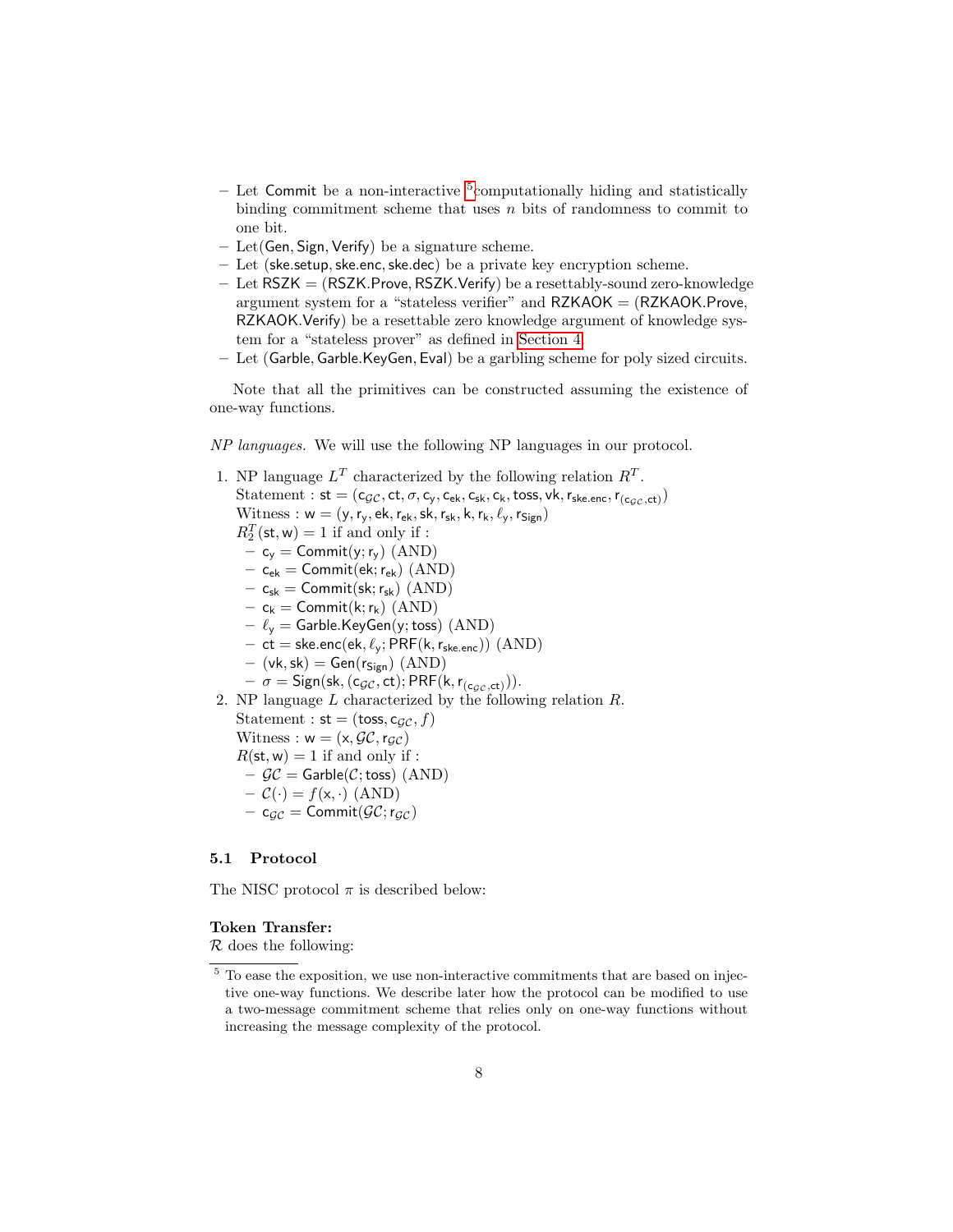- 1. Pick a random key  $k \stackrel{\$}{\leftarrow} \{0,1\}^{\lambda}$  for the function PRF.
- 2. Pick random strings  $r_y, r_{ek}, r_{sk}, r_k, r_{Sign}$ .
- 3. Compute  $(\mathsf{sk}, \mathsf{vk}) \leftarrow \mathsf{Gen}(\lambda; \mathsf{r}_{\mathsf{Sign}})$  and  $\mathsf{ek} \leftarrow \mathsf{ske}.\mathsf{setup}(\lambda)$ .
- 4. Create a token T containing the code in [Figure 1.](#page-9-0)
- 5. Send token **T** to  $S$ .

#### Communication Message:

The sender  $S$  does the following:

- 1. Query the token with input "Start" to receive  $(c_v, c_{ek}, c_{sk}, c_k, vk)$ .
- 2. Pick random strings (toss,  $r_{ske.enc}$ ,  $r_{(c_{GC},ct)}$ ). Compute  $\mathcal{GC} =$  Garble( $\mathcal{C}_x$ ; toss) where toss is the randomness for garbling and  $C_x$  is a circuit that on input a string y, outputs  $f(x, y)$ . Then, compute  $c_{\mathcal{GC}} = \text{Commit}(\mathcal{GC}; r_{\mathcal{GC}})$ .
- 3. Using the prover algorithm (RSZK.Prove), engage in an execution of an RSZK argument with  $\bf{T}$  (who acts as the verifier) for the statement  $st =$ (toss, c<sub>GC</sub>, f)  $\in L$  using witness  $w = (x, \mathcal{GC}, r_{GC})$ . That is, as part of the RSZK, if the next message of the prover is msg, query T with input ("RSZK",  $\mathsf{toss}, \mathsf{c}_{\mathcal{GC}},\mathsf{r}_{\mathsf{ske. enc}},\mathsf{r}_{(\mathsf{c}_{\mathcal{GC}}, \mathsf{ct})},\mathsf{msg}).^6$  $\mathsf{toss}, \mathsf{c}_{\mathcal{GC}},\mathsf{r}_{\mathsf{ske. enc}},\mathsf{r}_{(\mathsf{c}_{\mathcal{GC}}, \mathsf{ct})},\mathsf{msg}).^6$
- 4. At the end of the above argument, receive  $(ct, \sigma_{(c,c,c,t)})$  from **T**.
- 5. Then, using the verifier algorithm (RZKAOK.Verify), engage in an execution of a RZKAOK with **T** (who acts as the prover) for the statement  $st^T =$  $(c_{\mathcal{GC}},ct,\sigma_{(c_{\mathcal{GC}},ct)},c_y,c_{\mathsf{ek}},c_{\mathsf{sk}},c_{\mathsf{k}},t_{\mathsf{S}})$ ,  $\mathsf{v}\mathsf{k},\mathsf{r}_{\mathsf{S}\mathsf{ke},\mathsf{enc}},\mathsf{r}_{(c_{\mathcal{GC}},ct)})\in L^\mathbf{T}.$  That is, as part of the RZKAOK, if the next message of the verifier is msg, query  $T$  with input ("RZKAOK", toss, r<sub>ske.enc</sub>, r<sub>(cgc,ct)</sub>, msg). Output  $\bot$  if the argument does not verify successfully.
- 6. Send  $(c_{\mathcal{GC}}, \mathcal{GC}, r_{\mathcal{GC}}, ct, \sigma_{(c_{\mathcal{GC}},ct)})$  to the receiver  $\mathcal{R}$ .

#### Output Computation Phase:

 $R$  does the following to compute the output:

- 1. Abort if  $Verify_{vk}((c_{\mathcal{GC}}, ct), \sigma_{(c_{\mathcal{GC}},ct)}) = 0.$
- 2. Abort if  $c_{\mathcal{GC}} \neq \text{Commit}(\mathcal{GC};r_{\mathcal{GC}})$ .
- 3. Compute  $\ell =$  ske.dec(ek, ct).
- 4. Evaluate the garbled circuit  $\mathcal{GC}$  using the labels  $\ell$  to compute the output. That is, out =  $Eval(\mathcal{GC}, \ell)$ .

Remark: In the above description, we were assuming non-interactive commitments (which require injective one way functions) to ease the exposition. In order to rely on just one way functions, we switch our commitment scheme to a two message protocol where the receiver of the commitment sends the first message. Now, we tweak our protocol as follows: after receiving the token,  $P_1$  sends the first message of the commitment which is then used by the token  $T$  to compute  $c_v$ . Similarly,  $P_1$  computes  $c_1$  after receiving a first message receiver's commitment message from T. Note that this doesn't affect the round complexity of the NISC protocol.

<span id="page-8-0"></span><sup>6</sup> Looking ahead, note that a malicious sender can't change the value of toss across different rounds of the RSZK argument because the token checks the signed copy of the transcript at each step.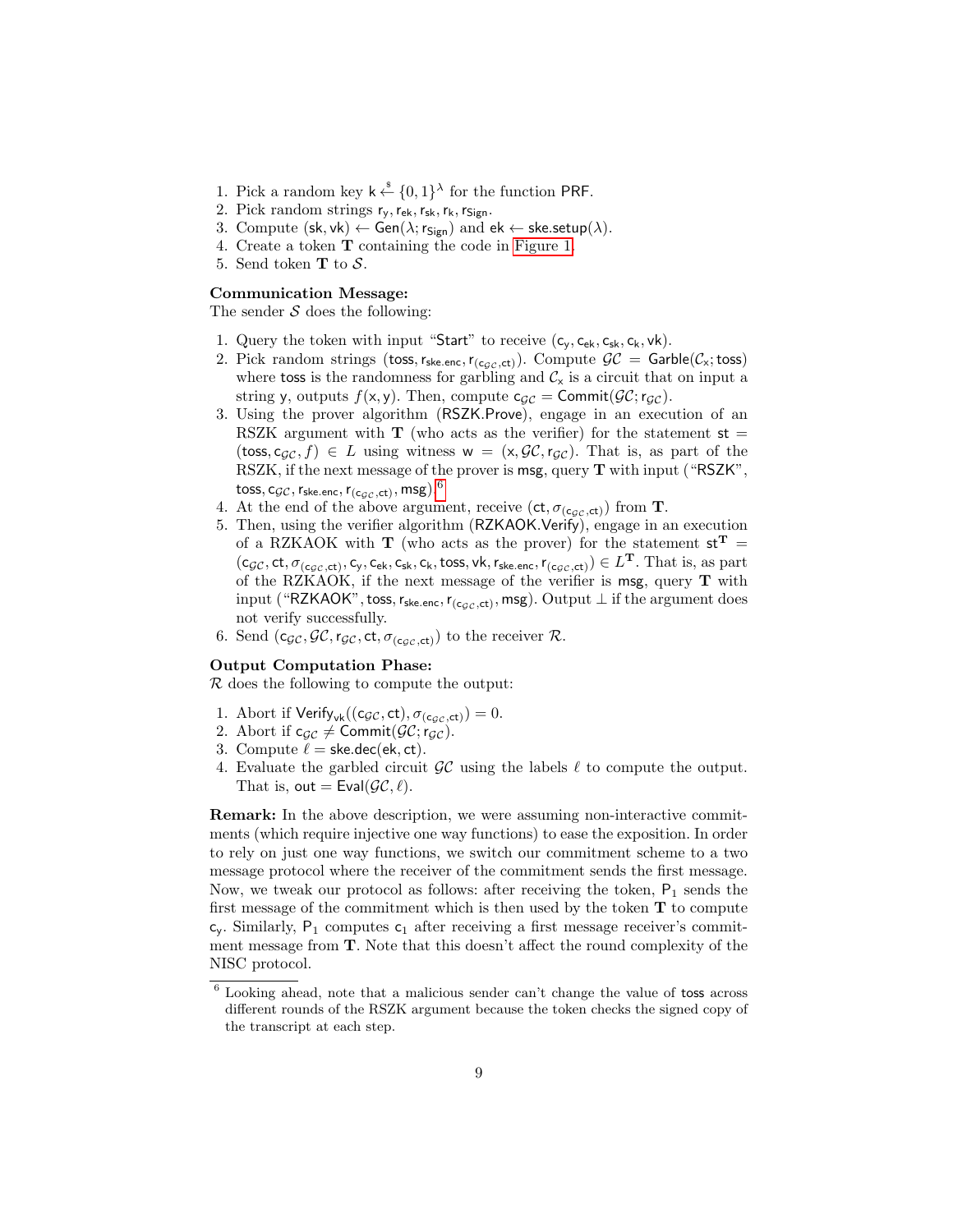<span id="page-9-0"></span>Constants:  $(k, vk, sk, ek, y, r_v, r_{ek}, r_{sk}, r_k, r_{Sign})$ Case 1: If  $Input = "Start":$ – Compute  $c_y =$  Commit $(y; r_y)$ ,  $c_{ek}$  = Commit $(ek; r_{ek})$ ,  $c_{sk}$  = Commit $(sk; r_{sk})$  and  $c_k =$  Commit $(k; r_k)$ . – Output  $(c_v, c_{ek}, c_{sk}, c_k, vk)$ . **Case 2:** If Input  $=$  ("RSZK", toss, c<sub>GC</sub>, r<sub>ske.enc</sub>, r<sub>(c<sub>GC</sub>, ct)</sub>, msg): – Using a random tape defined by  $PRF(k_{\mathcal{R}}, c_1)$  and the verifier algorithm (RSZK.Verify), engage in an execution of a RSZK argument with the querying party as the prover for the statement  $st = (toss, c_{GC}, f) \in L$ . – Output  $⊥$  if the argument does not verify successfully. – Compute  $\ell_y$  = Garble.KeyGen (y; toss), ct = ske.enc(ek,  $\ell_y$ ; PRF(k, r<sub>ske.enc</sub>)) and  $\sigma_{(c_{GC},ct)} =$  Sign(sk, (c<sub>GC</sub>, ct); PRF(k, r<sub>(c<sub>GC, ct)</sub>)).</sub> – Output  $(ct, \sigma_{(c_{\mathcal{GC}},ct)}).$ **Case 3:** If Input  $=$  ("RZKAOK", toss,  $r_{\text{ske.enc}}$ ,  $r_{\text{(c_{GC,ct})}}$ , msg): - Using a random tape defined by  $PRF(k_{\mathcal{R}}, 1^{\lambda^2})$  and the prover algorithm (RZKAOK.Prove), engage in an execution of a RZKAOK with the querying party as the verifier for the statement  $st^T$  =  $(c_{\mathcal{GC}},ct,\sigma_{(c_{\mathcal{GC}},ct)},c_y,c_{\mathsf{ek}},c_{\mathsf{sk}},c_\mathsf{k},\mathsf{toss},\mathsf{vk},\mathsf{r}_{\mathsf{ske.enc}},\mathsf{r}_{(c_{\mathcal{GC}},ct)}) \in L^\mathbf{T}$  using witness  $\boldsymbol{w}^{\mathbf{T}} = (\boldsymbol{y}, \boldsymbol{r}_{\boldsymbol{y}}, \boldsymbol{ek}, \boldsymbol{r}_{\boldsymbol{ek}}, \boldsymbol{sk}, \boldsymbol{r}_{\boldsymbol{sk}}, \boldsymbol{k}, \boldsymbol{r}_{\boldsymbol{k}}, \ell_{\boldsymbol{y}}, \boldsymbol{r}_{Sign}).$ 

Fig. 1: Code of token T

#### 5.2 Correctness

The correctness of the protocol follows from the correctness of all the underlying primitives.

## 6 Security Proof: Malicious Receiver

Let's first consider the case where the receiver  $\mathcal{R}^*$  is malicious. Let the environment be denoted by Z. Initially, the environment chooses an input  $\{x\} \in \{0,1\}^{\lambda}$ and sends it to the honest sender  $S$  as his input.

# 6.1 Simulator Description

The strategy for the simulator Sim against a malicious receiver  $\mathcal{R}^*$  is described below:

Token Exchange Phase: Receive token **T** from  $\mathcal{R}^*$ .

### Token Interaction: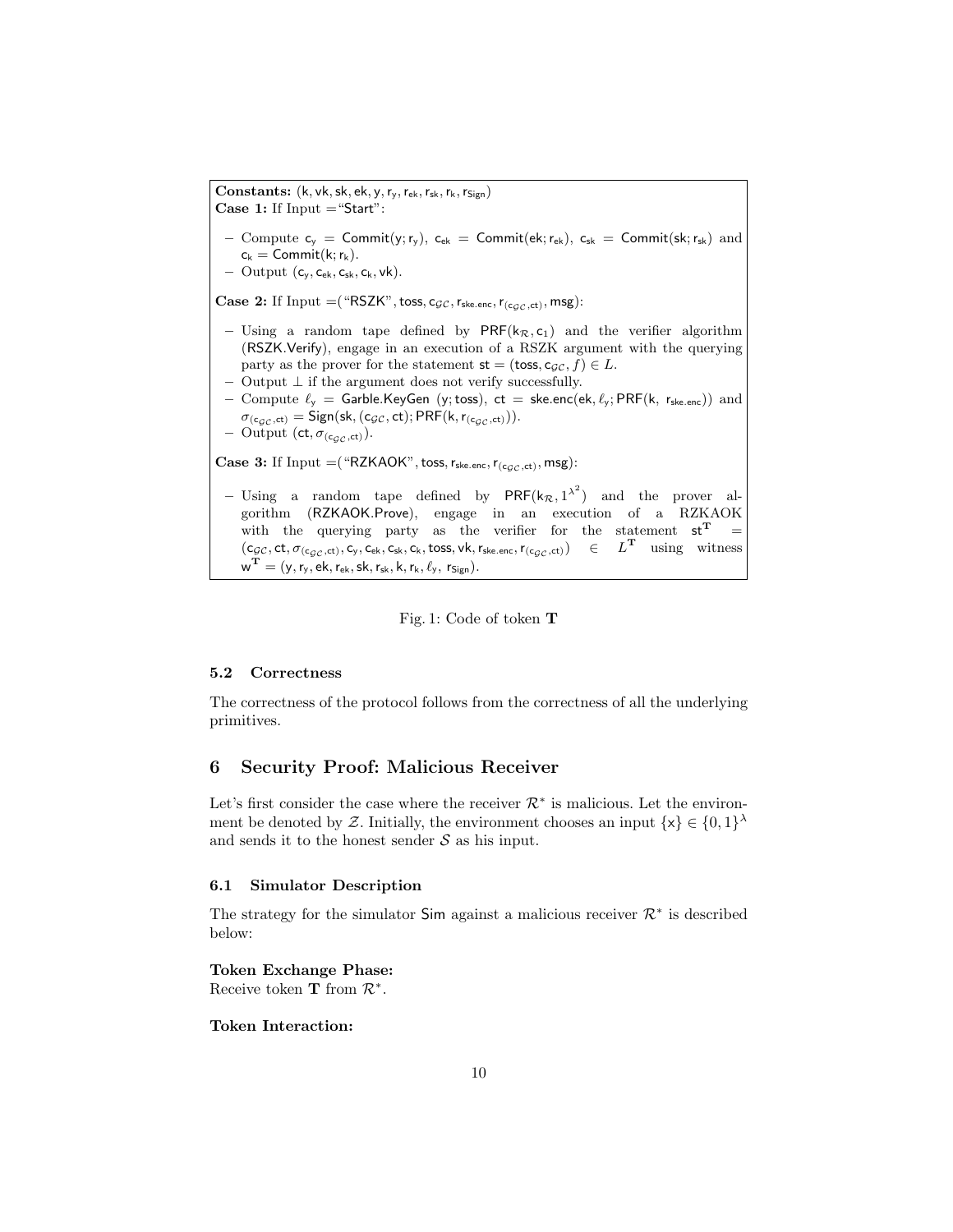- 1. Query the token with input "Start" to receive  $(c_v, c_{ek}, c_{sk}, c_k, vk)$ .
- 2. Pick random strings (toss,  $r_{\text{ske.enc}}$ ,  $r_{(c_{\mathcal{GC}},ct)}$ ). Compute  $c_{\mathcal{GC}} = \text{Commit}(0^{\lambda}; r_{\mathcal{GC}})$ .
- 3. Using the simulator  $\mathsf{Sim}_{\mathsf{RSZK}}$ , engage in an execution of an RSZK argument with **T** (who acts as the verifier) for the statement  $st = (toss, c_{GC}, f) \in L$ . That is, as part of the RSZK, if the next message of  $\mathsf{Sim}_{\mathsf{RSZK}}$  is msg, query **T** with input ("RSZK", toss, c<sub>GC</sub>,  $r_{\text{ske.enc}}$ ,  $r_{(c_{GC},ct)}$ , msg). Note that Sim forwards the code M of the token  $T$  that it received from  $\mathcal{F}_{WRAP}$  to  $Sim_{RSZK}$ .
- 4. At the end of the above argument, receive  $(ct, \sigma_{(c_{Sim. \mathcal{GC}},ct)})$  from **T**.
- 5. Then, using the verifier algorithm (RZKAOK.Verify), engage in an execution of a RZKAOK with **T** (who acts as the prover) for the statement  $st^T =$  $(c_{\mathcal{GC}},ct,\sigma_{(c_{\mathcal{GC}},ct)},c_y,c_{\mathsf{ek}},c_{\mathsf{sk}},c_{\mathsf{k}},t_{\mathsf{SSS}},\mathsf{vk},r_{\mathsf{Ske.enc}},r_{(c_{\mathcal{GC}},ct)})\in L^\mathbf{T}.$  That is, as part of the RZKAOK, if the next message of the verifier is msg, query  $T$  with input ("RZKAOK", toss, r<sub>ske.enc</sub>, r<sub>(cgc,ct)</sub>, msg). Output  $\perp$  if the argument does not verify successfully.

#### Query to Ideal Functionality:

- 1. Run  $Ext_{RZKAGK}$  on the transcript of the above argument to extract a witness  $(y, r_y, ek, r_{ek}, sk, r_{sk}, k, r_k, \ell_y, r_{Sign})$ . Note that Sim forwards the code M of the token  $T$  that it received from  $\mathcal{F}_{WRAP}$  to  $Ext_{RZKAOK}$ .
- 2. Query the ideal functionality with input y to receive as output out. The honest sender does not receive any output from the ideal functionality.

#### Communication Message:

- 1. Using the output out, generate a simulated garbled circuit and simulated labels. That is, compute  $(Sim.\mathcal{GC}, Sim.\ell_v) \leftarrow Sim.GC(out).$
- 2. Compute a commitment to the garbled circuit. That is, compute  $c_{\text{Sim.}GC}$ Commit(Sim. $\mathcal{GC}$ ; r<sub>Sim. $\mathcal{GC}$ ).</sub>
- 3. Recompute the ciphertext and the signature using the same keys and randomness as done by the token. That is, compute  $ct =$  ske.enc(ek, Sim. $\ell_v$ ; PRF  $(k, r_{\text{ske.enc}})), \sigma_{(c_{\text{Sim.GC}},ct)} = \text{Sign}(\text{sk},(c_{\text{Sim.GC}},ct); \text{PRF }(k, r_{(c_{\mathcal{GC}},ct)})).$
- 4. Send  $(c_{\text{Sim.GC}}, \text{Sim.GC}, r_{\text{Sim.GC}}, ct, \sigma_{(c_{\text{Sim.GC}},ct)})$  to the receiver  $\mathcal{R}^*$ .

#### 6.2 Hybrids

We now show that the real and ideal worlds are computationally indistinguishable via a sequence of hybrid experiments where  $\mathsf{Hyb}_0$  corresponds to the real world and  $\mathsf{Hyb}_4$  corresponds to the ideal world.

- $-$  Hyb<sub>0</sub> Real World: Consider a simulator  $Sim_{Hyb}$  that performs exactly as done by the honest sender  $S$  in the real world.
- Hyb<sub>1</sub> Extraction: In this hybrid, Sim<sub>Hyb</sub> runs the "Query to Ideal Functionality" phase as in the ideal world. That is, run the algorithm  $Ext_{RZKAOK}$ to extract  $(y, r_y, ek, r_{ek}, sk, r_{sk}, k, r_k, \ell_y, r_{Sign})$ , then query the ideal functionality with the value y to receive output out.

Note that  $Sim_{Hyb}$  continues to use the honest circuit  $\mathcal{GC}$  and its commitment  $c_{\mathcal{GC}}$  in its interaction with **T** and the receiver.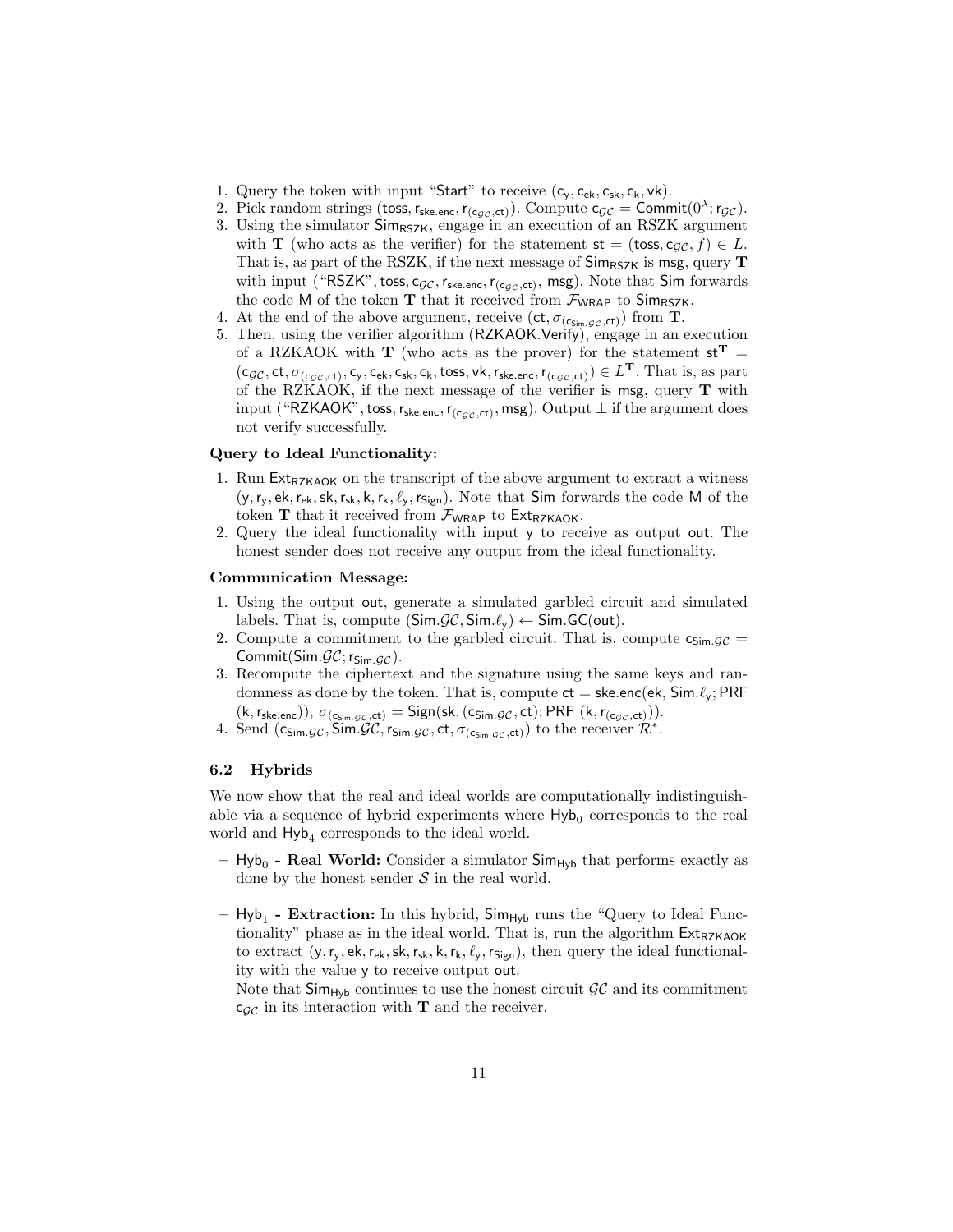- $-$  Hyb<sub>2</sub> **Simulate RSZK:** In this hybrid, in its interaction with the token **T**,  $Sim_{Hyb}$  computes the RSZK argument by running the simulator  $Sim_{RSZK}$  instead of running the honest prover algorithm RSZK.Prove. Note that Sim<sub>Hyb</sub> forwards the code M of the token T that it received from  $\mathcal{F}_{WRAP}$  to  $Sim_{RSZK}$ .
- $-$  Hyb<sub>3</sub> Simulate Garbled Circuit: In this hybrid, Sim<sub>Hyb</sub> computes the message sent to the receiver as in the ideal world. That is, after interacting with the token,  $\mathsf{Sim}_{\mathsf{Hvb}}$  does the following:
	- Using the output out, generate a simulated garbled circuit and simulated labels. That is, compute  $(Sim.\mathcal{GC}, Sim.\ell_v) \leftarrow Sim.GC(out).$
	- Compute a commitment to the garbled circuit. That is, compute  $c_{Sim.GC}$  = Commit(Sim. $\mathcal{GC}$ ; r<sub>Sim. $\mathcal{GC}$ </sub>).
	- Recompute the ciphertext and the signature using the same keys and randomness as done by the token. That is, compute  $ct = s$ ke.enc(ek,  $\mathsf{Sim.\ell_y}; \mathsf{PRF}(\mathsf{k},\mathsf{r_{ske.enc}})), \sigma_{(\mathsf{c_{Sim.GC}},\mathsf{ct})} = \mathsf{Sign}(\mathsf{sk},(\mathsf{c_{Sim.GC}},\mathsf{ct}); \mathsf{PRF}(\mathsf{k},\mathsf{r_{(c_{GC},ct)}})).$
	- Send  $(c_{Sim.GC}, Sim.GC, r_{Sim.GC}, ct, \sigma_{(c_{Sim.GC},ct)})$  to the receiver  $\mathcal{R}^*$ .
- $-$  Hyb<sub>4</sub> Switch Commitment: In this hybrid, Sim<sub>Hyb</sub> computes  $c_{\mathcal{GC}} =$ Commit $(0^{\lambda}; r_{\mathcal{GC}})$  and uses this in its interaction with the token. This hybrid corresponds to the ideal world.

We now prove that every pair of consecutive hybrids is computationally indistinguishable and this completes the proof.

Claim. Assuming the argument of knowledge knowledge property of the RZKAOK system,  $\mathsf{Hyb}_0$  is computationally indistinguishable from  $\mathsf{Hyb}_1$ .

*Proof.* The only difference between the two hybrids is that in  $Hyb_1$ ,  $Sim_{Hyb}$  also runs the extractor  $Ext_{RZKAOK}$  to extract the adversary's input y. Therefore, by the argument of knowledge property of the RZKAOK system, we know that the extractor  $Ext_{RZKAGK}$  is successful except with negligible probability given the transcript of the argument and the code of the prover (that is, the token's code M). Hence, the two hybrids are computationally indistinguishable.

Here, note that  $Sim_{Hyb}$  forwards the code M of the token  $T$  that it received from  $\mathcal{F}_{WRAP}$  to the the algorithm  $Ext_{RZKAOK}$ .

*Claim.* Assuming the zero knowledge property of the RSZK system,  $Hyb_1$  is computationally indistinguishable from  $\mathsf{Hyb}_2$ .

Proof. The only difference between the two hybrids is the way in which the RSZK argument is computed. In  $Hyb_1$ ,  $Sim_{Hyb}$  computes the RSZK by running the honest prover algorithm  $\textsf{RSZK}$ . Prove, while in  $\textsf{Hyb}_2$ ,  $\textsf{Sim}_{\textsf{Hyb}}$  computes the RSZK by running the simulator  $Sim_{RSZK}$ . Thus, it is easy to see that if there exists an adversary that can distinguish between these two hybrids with nonnegligible probability, Sim can use that adversary to break the zero knowledge property of the RSZK argument system with non-negligible probability which is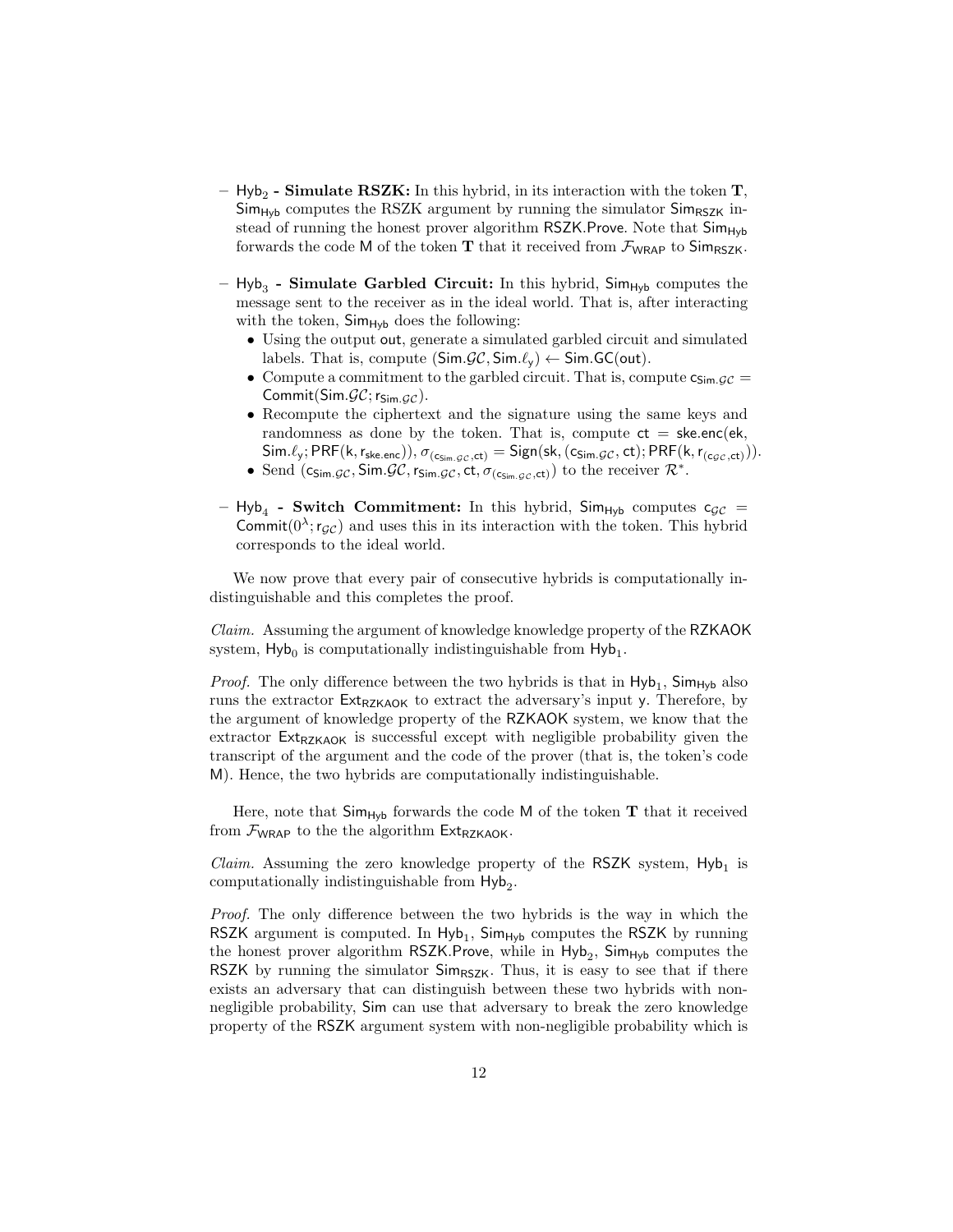a contradiction.

Here, note that  $Sim_{Hv}$  forwards the code M of the token **T** that it received from  $\mathcal{F}_{WRAP}$  to the external challenger which it uses to run the algorithm Sim<sub>RSZK</sub>.

Claim. Assuming the security of the garbling scheme (Garble, Eval) and the argument of knowledge property of the RZKAOK system,  $\mathsf{Hyb}_2$  is computationally indistinguishable from  $Hyb<sub>3</sub>$ .

Proof. The only difference between the two hybrids is the way in which the garbled circuit and the labels that are sent to the receiver are computed. We show that if there exists an adversary  $A$  that can distinguish between the two hybrids, then there exists an adversary  $\mathcal{A}_{\mathsf{GC}}$  that can break the security of the garbling scheme. The reduction is described below.

 $\mathcal{A}_{\mathsf{GC}}$  interacts with the adversary  $\mathcal A$  as done by  $\mathsf{Sim}_{\mathsf{Hyb}}$  in  $\mathsf{Hyb}_2$  except for the changes below.  $A_{\mathsf{GC}}$  first runs the token interaction phase and the query to ideal functionality phase as done by  $\mathsf{Sim}_{\mathsf{Hyb}}$  in  $\mathsf{Hyb}_2$ . In particular, it picks a random string toss, computes  $c_{GC}$  as a commitment to an honest garbled circuit, generates a simulated RSZK argument, extracts the adversary's input y and learns the output out.

Then,  $A_{\mathsf{GC}}$  interacts with the challenger Chall<sub>GC</sub> of the garbling scheme and sends the tuple  $(\mathcal{C}_x, y, \text{out})$ . Here,  $\mathcal{C}_x$  is a circuit that on input any string z outputs  $f(x, z)$ . Chall<sub>GC</sub> sends back a tuple  $(\mathcal{C}^*, \ell^*_y)$  which is a tuple of garbled circuit and labels that are either honestly generated or simulated. Then,  $A_{GC}$ computes  $c^* = \text{Commit}(\mathcal{C}^*; r^*)$ ,  $ct^* = \text{ske.enc}(\text{ek}, \ell_y^*; \text{PRF}(\text{k}, r_{\text{ske.enc}})), \sigma_{(c^*, ct^*)} =$ Sign(sk, (c\*, ct\*); PRF(k,  $r_{(c_{\mathcal{GC}},ct^*)})$ ). Finally,  $\mathcal{A}_{\mathsf{GC}}$  sends (c\*,  $\mathcal{C}^*, r^*, ct^*, \sigma_{(c^*, ct^*)})$  to the adversary  $A$  as the message from the sender.

Observe that when  $\text{Chall}_{\mathsf{GC}}$  computes the garbled circuit and keys honestly, the interaction between  $A_{\text{GC}}$  and A corresponds exactly to  $\text{Hyb}_2$ . This is true because even though in  $\mathsf{Hyb}_2$ , its the token that generates the ciphertext  $ct$  and the signature  $\sigma_{(c_{\mathcal{GC}},ct)}$ , from the argument of knowledge property of the scheme RZKAOK, we know that except with negligible probability, they were generated using the message and randomness exactly as computed by  $A_{\mathsf{GC}}$ . Then, when Chall<sub>GC</sub> simulates the garbled circuit and keys, the interaction between  $A_{\mathsf{GC}}$  and  $A$  corresponds exactly to  $Hyb<sub>3</sub>$ . Now, note that the adversary  $A$  does not get access to the randomness toss or the commitment c<sub>GC</sub> sent to the token  $T^*$  by the reduction  $A_{\mathsf{GC}}$ . Also, crucially, the randomness used in either the ciphertext generation or the signature generation is completely independent of the message being encrypted or signed and hence they don't leak any subliminal information from the token  $T^*$  to the adversary A. Finally,  $A_{\text{GC}}$  does not require any of the randomness used by Chall<sub>GC</sub> to generate the garbled circuit and labels since  $A_{GC}$ simulates the RSZK argument in its interaction with  $\mathbf{T}^*$ . Thus, if the adversary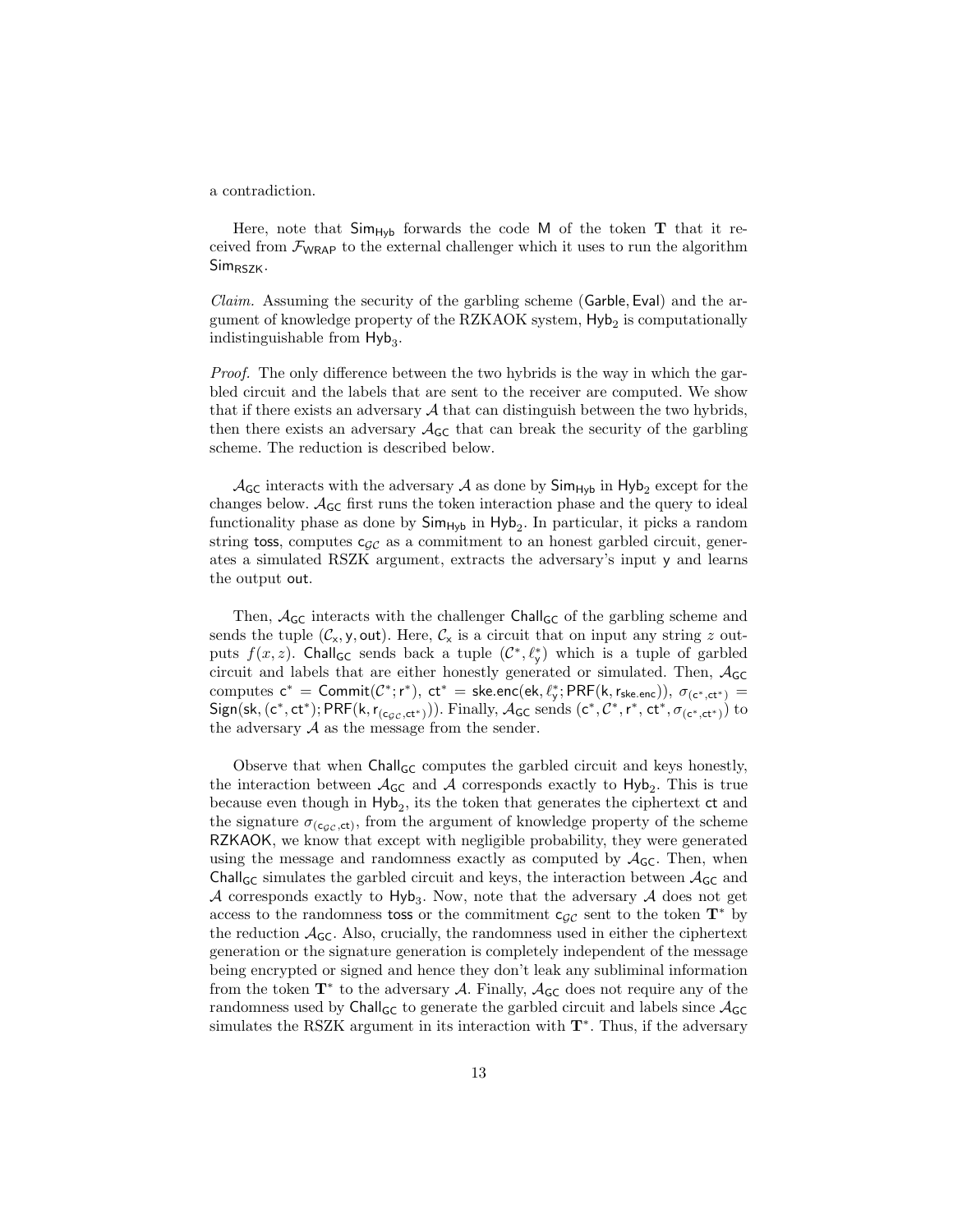A can distinguish between these two hybrids with non-negligible probability,  $\mathcal{A}_{\mathsf{GC}}$  can use the same guess to break the security of the garbling scheme with non-negligible probability which is a contradiction.

*Claim.* Assuming the hiding property of the commitment scheme Commit,  $Hyb_3$ is computationally indistinguishable from  $\mathsf{Hyb}_4$ .

Proof. The only difference between the two hybrids is the way in which the value  $c_{\mathcal{GC}}$  is computed. In  $\mathsf{Hyb}_3$ , it is computed as a commitment to the garbled circuit  $\mathcal{GC}$  while in  $Hyb_4$ , it is computed as a commitment to  $0^{\lambda}$ . Note that the value committed to or the randomness for commitment is not used anywhere else since the RSZK argument is now simulated. Thus, it is easy to see that if there exists an adversary that can distinguish between these two hybrids with nonnegligible probability, Sim can use that adversary to break the hiding property of the commitment scheme Commit with non-negligible probability, which is a contradiction.

# 7 Security Proof: Malicious Sender

Consider a malicious sender  $S^*$ . Let the environment be denoted by  $\mathcal Z$ . Initially, the environment chooses an input  $\{y\} \in \{0,1\}^{\lambda}$  and sends it to the honest receiver  $R$  as his input.

#### 7.1 Simulator Description

The strategy for the simulator  $Sim$  against a malicious sender  $S^*$  is described below:

#### Token Exchange Phase:

Sim does the following:

- 1. Pick a random key  $k \stackrel{\$}{\leftarrow} \{0,1\}^{\lambda}$  for the function PRF.
- 2. Pick random strings  $r_y, r_{ek}, r_{sk}, r_k, r_{Sign}$ .
- 3. Compute  $(\mathsf{sk}, \mathsf{vk}) \leftarrow \mathsf{Gen}(\lambda; \mathsf{r}_{\mathsf{Sign}})$  and  $\mathsf{ek} \leftarrow \mathsf{ske}.\mathsf{setup}(\lambda)$ .
- 4. Create a token  $T_{Sim}$  almost exactly as in the honest protocol execution with the only difference that instead of the honest receiver's input y, the token uses a random string  $y^*$  as input. For completeness, we describe the functionality of the simulated token's code in [Figure 2.](#page-14-0)
- 5. Send token  $\mathbf{T}_{\text{Sim}}$  to  $\mathcal{S}^*$ .

# Communication Message:

Receive  $(c_{\mathcal{GC}}, \mathcal{GC}, r_{\mathcal{GC}}, ct, \sigma_{(c_{\mathcal{GC}},ct)})$  from the sender  $\mathcal{S}^*$ .

# Query to Ideal Functionality:

- 1. Abort if  $Verify_{vk}((c_{\mathcal{GC}}, ct), \sigma_{(c_{\mathcal{GC}},ct)}) = 0.$
- 2. Abort if  $c_{\mathcal{GC}} \neq \text{Commit}(\mathcal{GC};r_{\mathcal{GC}})$ .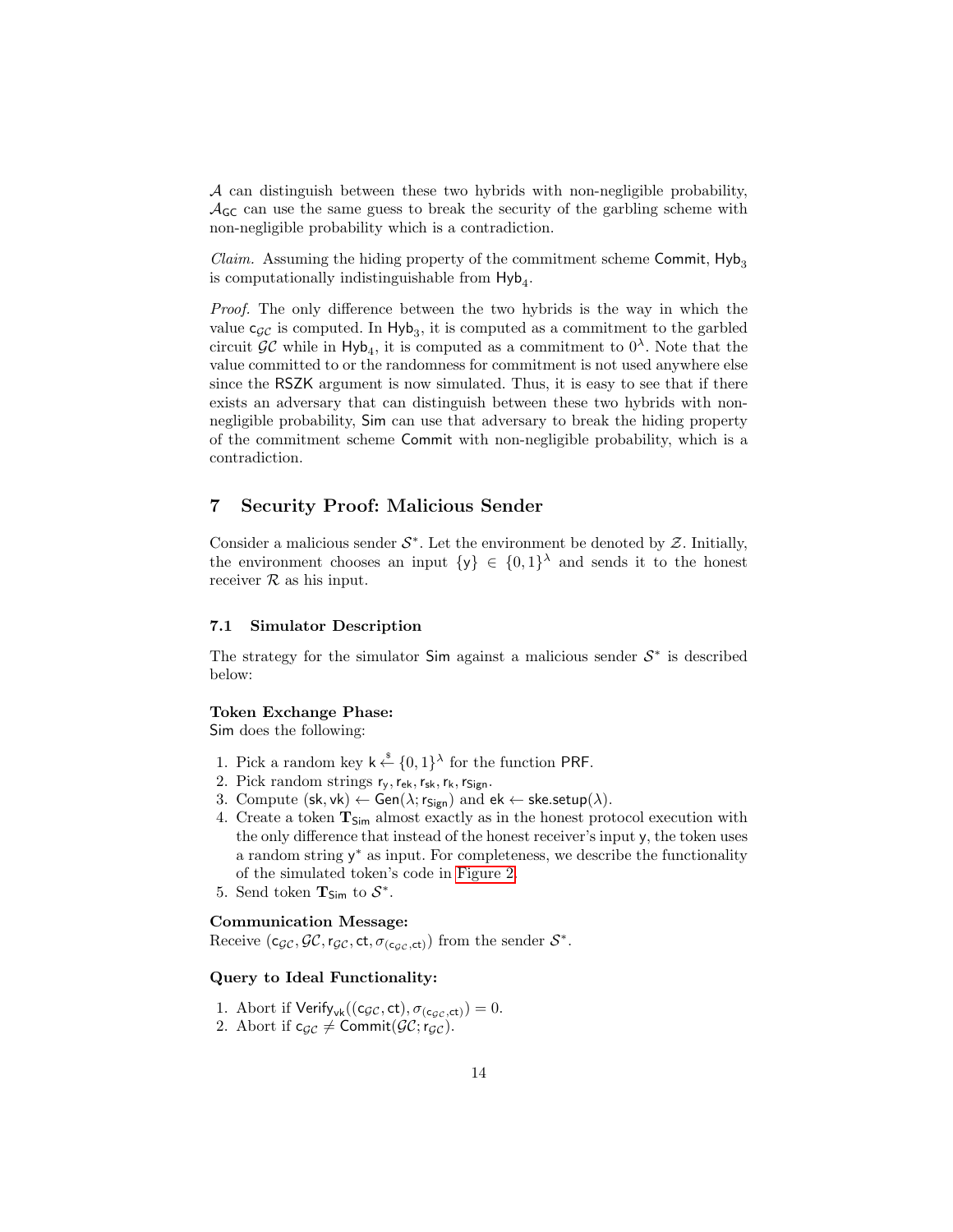- 3. Amongst the queries made to the token  $T_{Sim}$ , pick one containing the tuple  $(c<sub>GC</sub>,$  toss) for which the RSZK argument verified. Note that the queries to the token are known to Sim by the observability property of the token.
- 4. Using this randomness toss from the above query and the garbled circuit  $\mathcal{GC}$  sent by  $\mathcal{S}^*$ , recover  $\mathcal{S}^*$ 's input x. Recall that  $\mathcal{GC} =$  Garble( $\mathcal{C}_x$ ; toss) where  $\mathcal{C}_{\mathsf{x}}(\cdot) = f(\mathsf{x}, \cdot).$
- 5. Send x to the ideal functionality and instruct it to deliver output to the honest receiver.

<span id="page-14-0"></span>Constants:  $(k, vk, sk, ek, y^*, r_y, r_{ek}, r_{sk}, r_k, r_{Sign})$ Case 1: If  $Input = "Start":$ 

- Compute  $c_y =$  Commit( $y^*$ ;  $r_y$ ),  $c_{ek}$  = Commit(ek;  $r_{ek}$ ),  $c_{sk}$  = Commit(sk;  $r_{sk}$ ) and  $c_k =$  Commit(k;  $r_k$ ).
- $-$  Output  $(c_y, c_{ek}, c_{sk}, c_k, vk)$ .

Case 2: If Input  $=$  ("RSZK", toss, c<sub>GC</sub>,  $r_{\text{ske.enc}}$ ,  $r_{\text{(cgc,ct)}}$ , msg):

- Using a random tape defined by  $PRF(k_{\mathcal{R}}, c_1)$  and the verifier algorithm (RZKAOK.Prove), engage in an execution of a RSZK argument with the querying party as the prover for the statement  $st = (toss, c_{\mathcal{GC}}, f) \in L$ .
- Output  $⊥$  if the argument does not verify successfully.
- Compute  $\ell_{y}$  = Garble.KeyGen (y<sup>\*</sup>; toss), ct = ske.enc(ek,  $\ell_{y}$ ; PRF(k, r<sub>ske.enc</sub>)) and  $\sigma_{(c_{GC},ct)} =$  Sign(sk, (cgc, ct); PRF(k,  $r_{(c_{GC},ct)}$ )).
- Output  $(ct, \sigma_{(c_{GC},ct)})$ .
- **Case 3:** If Input  $=$  ("RZKAOK", toss,  $r_{\text{ske.enc}}$ ,  $r_{(c_{GC},ct)}$ , msg):
- Using a random tape defined by  $PRF(k_{\mathcal{R}}, 1^{\lambda^2})$  and the prover algorithm (RZKAOK.Prove), engage in an execution of a RZKAOK with the querying party as the verifier for the statement  $st^T$  =  $(c_{\mathcal{GC}},ct,\sigma_{(c_{\mathcal{GC}},ct)},c_y,c_{\mathsf{ek}},c_{\mathsf{sk}},c_\mathsf{k},\mathsf{toss},\mathsf{vk},\mathsf{r}_{\mathsf{ske.enc}},\mathsf{r}_{(c_{\mathcal{GC}},ct)}) \in L^\mathbf{T}$  using witness  $\boldsymbol{w}^{\mathbf{T}} = (\boldsymbol{y}^*, \boldsymbol{r}_{\rm y}, \boldsymbol{\mathsf{ek}}, \boldsymbol{r}_{\rm \mathsf{ek}}, \boldsymbol{\mathsf{sk}}, \boldsymbol{r}_{\rm sk}, k, \boldsymbol{r}_{\rm k}, \ell_{\rm y}, \boldsymbol{r}_{\rm Sign}).$

Fig. 2: Code of simulated token  $T_{Sim}$ . The difference from the honest token code is highlighted in red font.

# <span id="page-14-1"></span>7.2 Hybrids

We now show that the real and ideal worlds are computationally indistinguishable via a sequence of hybrid experiments where  $\mathsf{Hyb}_0$  corresponds to the real world and  $Hyb<sub>5</sub>$  corresponds to the ideal world.

 $-$  Hyb<sub>0</sub> - Real World: Consider a simulator  $Sim_{Hyb}$  that performs exactly as done by the honest receiver  $R$  in the real world.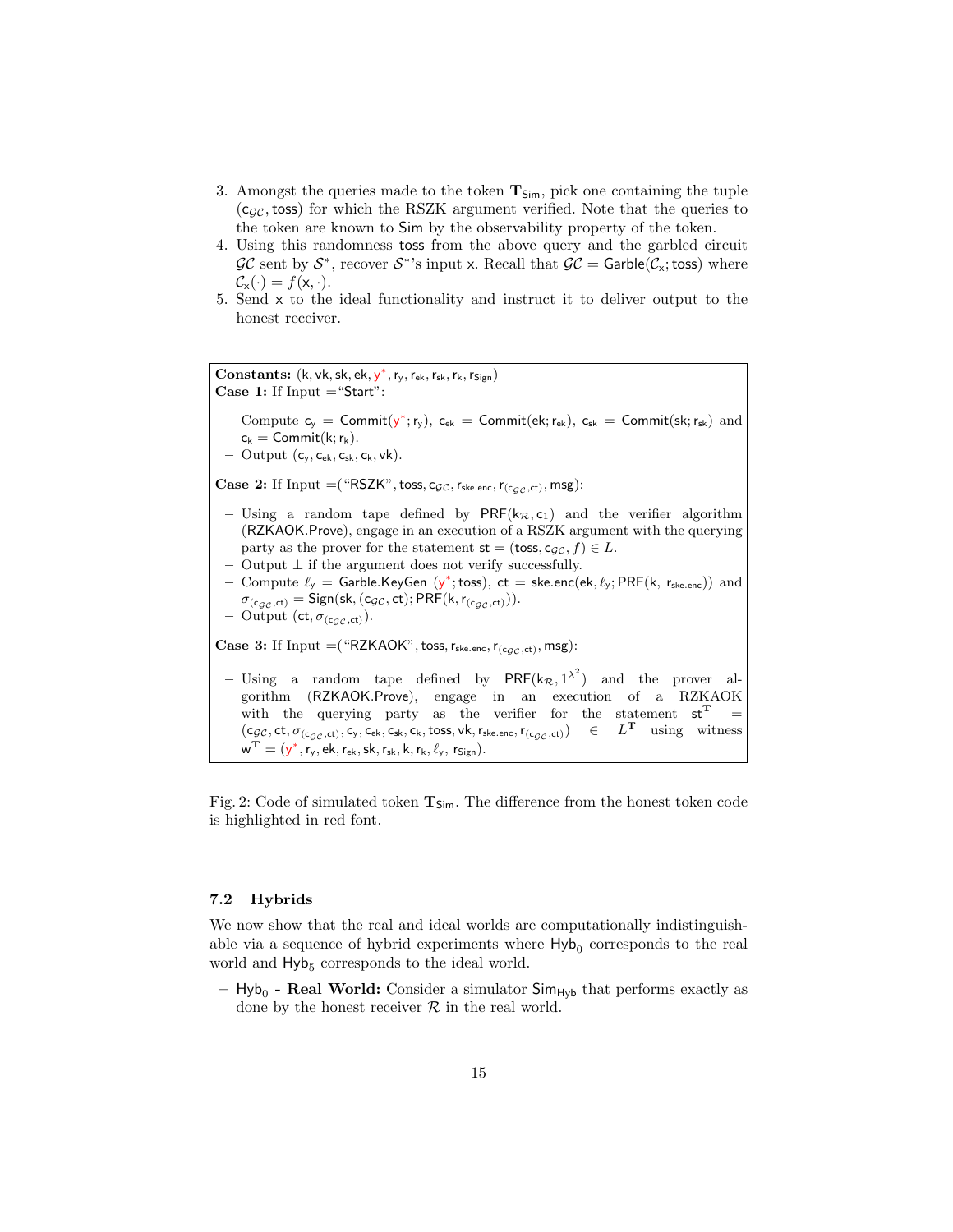- $-$  Hyb<sub>1</sub> **Extraction:** In this hybrid,  $\mathsf{Sim}_{\mathsf{Hyb}}$  also runs the "Query to Ideal Functionality" phase as in the ideal world. That is,  $\text{Sim}_{\text{Hvb}}$  extracts the malicious sender's input, sends it to the ideal functionality and instructs it to deliver output to the honest party.
- $-$  Hyb<sub>2</sub> Simulate RZKAOK: In this hybrid, in case 3 of the token's description,  $Sim_{Hyb}$  computes the RZKAOK argument by using the simulator  $Sim_{RZKAOK}$  instead of running the honest prover algorithm. Note that this happens only internally in the proof and not in the final simulator's description. Hence, the final simulator will not require the code of the environment or need to rewind it.
- $-$  Hyb<sub>3</sub> Switch Commitment: In this hybrid, in case 1 of the token's description,  $Sim_{Hyb}$  computes  $c_y = Commit(y^*; r_y)$ .
- $Hyb<sub>4</sub>$  Switch Ciphertext: In this hybrid, in case 2 of the token's description,  $\mathsf{Sim}_{\mathsf{Hyb}}$  sets  $\ell_\mathsf{y} = \mathsf{Garble}.\mathsf{KeyGen}(\mathsf{y}^*; \mathsf{toss})$  and computes  $\mathsf{ct} = \mathsf{ske}.\mathsf{enc}(\mathsf{ek}, \ell_\mathsf{y})$ ;rske.enc) as in the ideal world.
- $-$  Hyb<sub>5</sub> **Honest RZKAOK:** In this hybrid, in case 3 of the token's description,  $Sim_{Hv}$  computes the RZKAOK argument by running the honest prover algorithm as in the ideal world. This hybrid corresponds to the ideal world.

We now prove that every pair of consecutive hybrids is computationally indistinguishable and this completes the proof.

Claim. Assuming the unforgeability property of the signature scheme (Gen, Sign, Verify), the binding property of the commitment scheme Commit, the soundness of the RSZK argument system,  $Hyb<sub>0</sub>$  is computationally indistinguishable from  $Hyb_1$ .

*Proof.* The only difference between the two hybrids is that in  $Hyb_1$ ,  $Sim_{Hyb}$  extracts the adversary's input x as in the ideal world. We now argue that this extraction is successful except with negligible probability and this completes the proof that the two hybrids are computationally indistinguishable.

First, from the soundness of the argument system RSZK, we know that except with negligible probability, in one of the arguments given by the malicious sender to the token containing the tuple (c<sub>GC</sub>, toss), there exists  $(x, \mathcal{GC}, r_{\mathcal{GC}})$  such that  $C(\cdot) = f(x, \cdot), \mathcal{GC} = \mathsf{Garble}(\mathcal{C}; \mathsf{toss})$  and  $\mathsf{c}_{\mathcal{GC}} = \mathsf{Commit}(\mathcal{GC}; \mathsf{r}_{\mathcal{GC}})$ . Then, from the unforegability of the signature scheme, we know that except with negligible probability, the commitment  $c_{\mathcal{GC}}$  sent by  $\mathcal{S}^*$  in the first message is indeed the same as the one used in the above RSZK argument. Similarly, from the binding property of the commitment scheme, we know that except with negligible probability, the commitment  $c_{\mathcal{GC}}$  sent by  $\mathcal{S}^*$  in the first message is indeed a commitment to the same value  $\mathcal{GC}$  that was used as witness in the above RSZK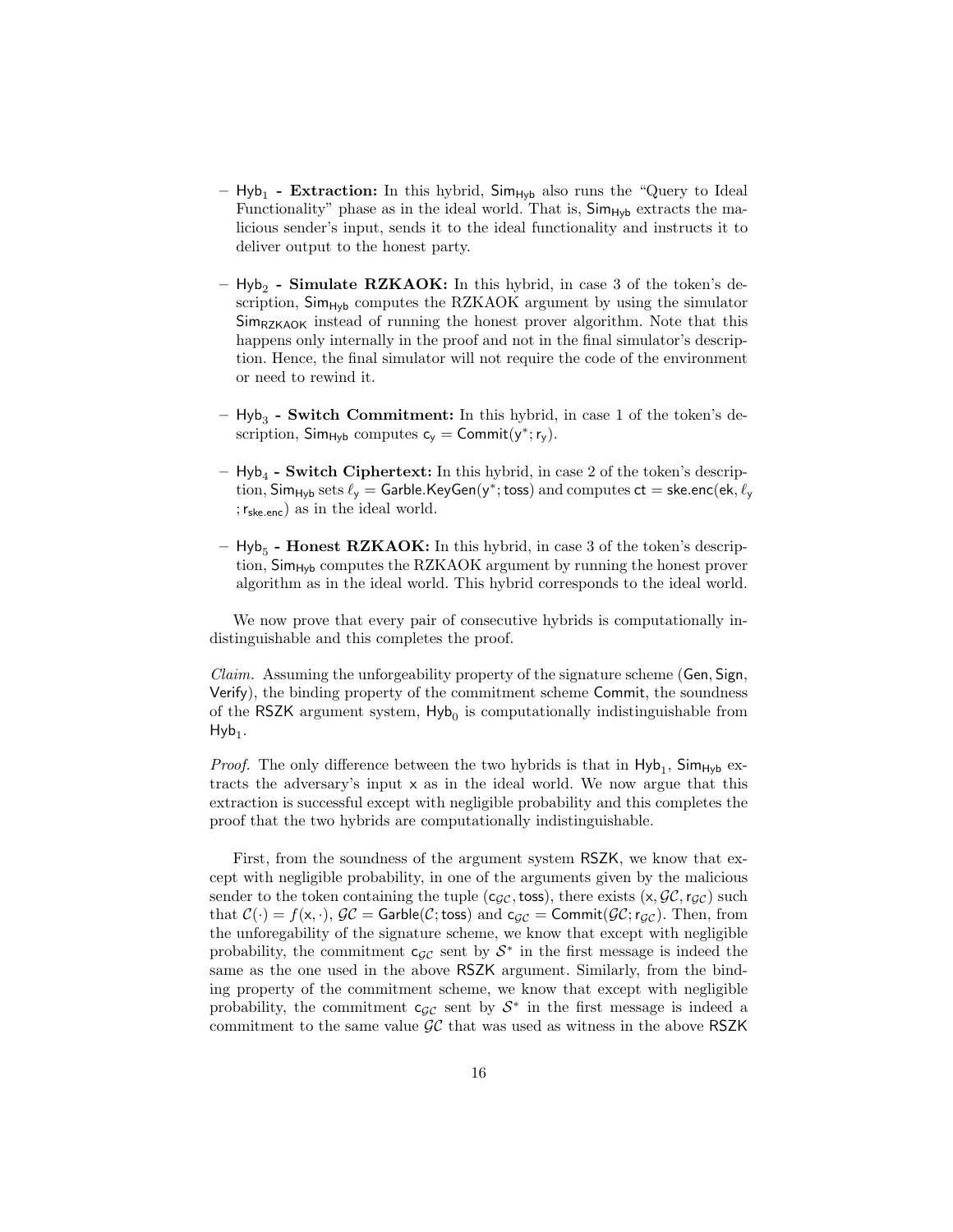argument. Hence, the value  $\times$  extracted by  $\mathsf{Sim}_{\mathsf{Hvb}}$  is the adversary's input except with negligible probability. There is no difference in the adversary's view between the two hybrids. Thus the joint distribution of the adversary's view and honest party's input is indistinguishable between both the hybrids.

Claim. Assuming the resettable zero knowledge property of the RZKAOK system,  $Hyb_1$  is computationally indistinguishable from  $Hyb_2$ .

Proof. The only difference between the two hybrids is the way in which the RZKAOK argument is computed. In  $Hyb_1$ ,  $Sim_{Hyb}$  computes the RZKAOK by running the honest prover algorithm <code>RZKAOK.Prove</code>, while in  $\mathsf{Hyb}_2$ ,  $\mathsf{Sim}_{\mathsf{Hyb}}$  computes the RZKAOK by running the simulator  $Sim_{RZKAOK}$ . Thus, it is easy to see that if there exists an adversary that can distinguish between the joint distribution of the malicious sender's view and the honest party's output in these two hybrids with non-negligible probability, Sim can use that adversary to break the resettable zero knowledge property of the RZKAOK system with non-negligible probability, which is a contradiction.

**Note:** This is a non-black box reduction - that is, in this reduction,  $Sim_{Hv}$ needs the adversary's code. However, this is only within this specific reduction. In particular, we stress again that the final simulator will not require the code of the environment or need to rewind it and hence the protocol achieves UC security.

*Claim.* Assuming the hiding property of the commitment scheme Commit,  $Hy_{2}$ is computationally indistinguishable from  $\mathsf{Hyb}_3$ .

Proof. The only difference between the two hybrids is the way in which the value  $c_y$  is computed. In  $Hyb_2$ , it is computed as a commitment to the string y while in Hyb<sub>3</sub>, it is computed as a commitment to  $0^{\lambda}$ . Note that the value committed to or the randomness for commitment is not used as a witness in the RZKAOK since the argument is now simulated. We only need the value y to generate the ciphertext which is not a problem. Thus, it is easy to see that if there exists an adversary that can distinguish between between the joint distribution of the malicious sender's view and the honest party's output in these two hybrids with non-negligible probability, Sim can use that adversary to break the hiding property of the commitment scheme Commit with non-negligible probability, which is a contradiction.

Claim. Assuming the semantic security of the encryption scheme (ske.setup,  ${\sf ske. enc, ske. dec)}$ ,  ${\sf Hyb}_3$  is computationally indistinguishable from  ${\sf Hyb}_4.$ 

Proof. The only difference between the two hybrids is the way in which the ciphertext  $ct$  is computed. In  $Hyb_3$ , it is computed as an encryption of the string  $\ell_{\mathsf{y}} = \mathsf{Garble}.\mathsf{KeyGen}(\mathsf{y};\mathsf{toss})$  while in  $\mathsf{Hyb}_4$ , it is computed as an encryption of  $\ell_{y} =$  Garble.KeyGen(y\*; toss). Note that the message encrypted, the randomness for encryption or the secret key of the encryption scheme are not used as a witness in the RZKAOK since the argument is now simulated. We only need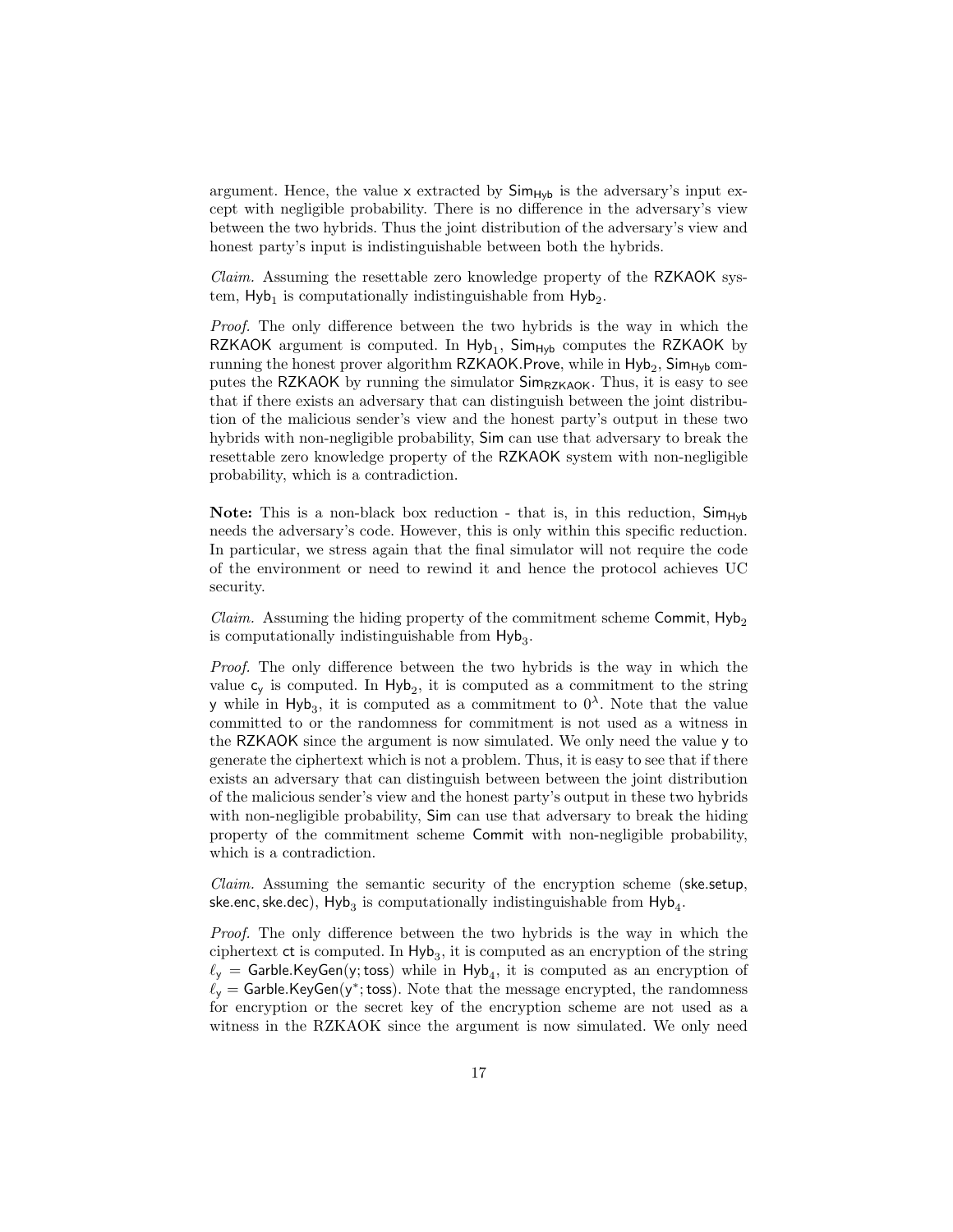the value y ∗ to generate the ciphertext which is not a problem. Thus, it is easy to see that if there exists an adversary that can distinguish between the joint distribution of the malicious sender's view and the honest party's output in these two hybrids with non-negligible probability, Sim can use that adversary to break the semantic security of the encryption scheme with non-negligible probability which is a contradiction.

Claim. Assuming the resettable zero knowledge property of the RZKAOK system,  $\mathsf{Hyb}_4$  is computationally indistinguishable from  $\mathsf{Hyb}_5$ .

Proof. This is identical to the proof of [Claim 7.2.](#page-14-1)

### 8 Extension

### Output for Both parties:

By using the transformation of [\[27\]](#page-18-5) which involves the receiver's output also containing a signed copy of the sender's output that is then sent to the sender using an extra message from the receiver, we can get a two message protocol where both parties receive output. Formally:

Corollary 2 Assuming one-way functions exist, there exists a two message UCsecure two party computation protocol in the stateless hardware token model using just one token, where both parties receive output.

# References

- <span id="page-17-0"></span>1. Afshar, A., Mohassel, P., Pinkas, B., Riva, B.: Non-interactive secure computation based on cut-and-choose. In: Advances in Cryptology - EUROCRYPT 2014 - 33rd Annual International Conference on the Theory and Applications of Cryptographic Techniques, Copenhagen, Denmark, May 11-15, 2014. Proceedings. pp. 387–404 (2014)
- <span id="page-17-1"></span>2. Badrinarayanan, S., Garg, S., Ishai, Y., Sahai, A., Wadia, A.: Two-message witness indistinguishability and secure computation in the plain model from new assumptions. In: Advances in Cryptology - ASIACRYPT 2017 - 23rd International Conference on the Theory and Applications of Cryptology and Information Security, Hong Kong, China, December 3-7, 2017, Proceedings, Part III. pp. 275–303 (2017)
- <span id="page-17-5"></span>3. Barak, B., Goldreich, O., Goldwasser, S., Lindell, Y.: Resettably-sound zeroknowledge and its applications. FOCS (2001)
- <span id="page-17-6"></span>4. Bitansky, N., Paneth, O.: On the impossibility of approximate obfuscation and applications to resettable cryptography. In: STOC (2013)
- <span id="page-17-7"></span>5. Bitansky, N., Paneth, O.: On non-black-box simulation and the impossibility of approximate obfuscation. SIAM J. Comput. (2015)
- <span id="page-17-2"></span>6. Canetti, R.: Universally composable security: A new paradigm for cryptographic protocols. In: FOCS (2001)
- <span id="page-17-3"></span>7. Canetti, R., Dodis, Y., Pass, R., Walfish, S.: Universally composable security with global setup. In: TCC (2007)
- <span id="page-17-4"></span>8. Canetti, R., Goldreich, O., Goldwasser, S., Micali, S.: Resettable zero-knowledge (extended abstract). In: STOC (2000)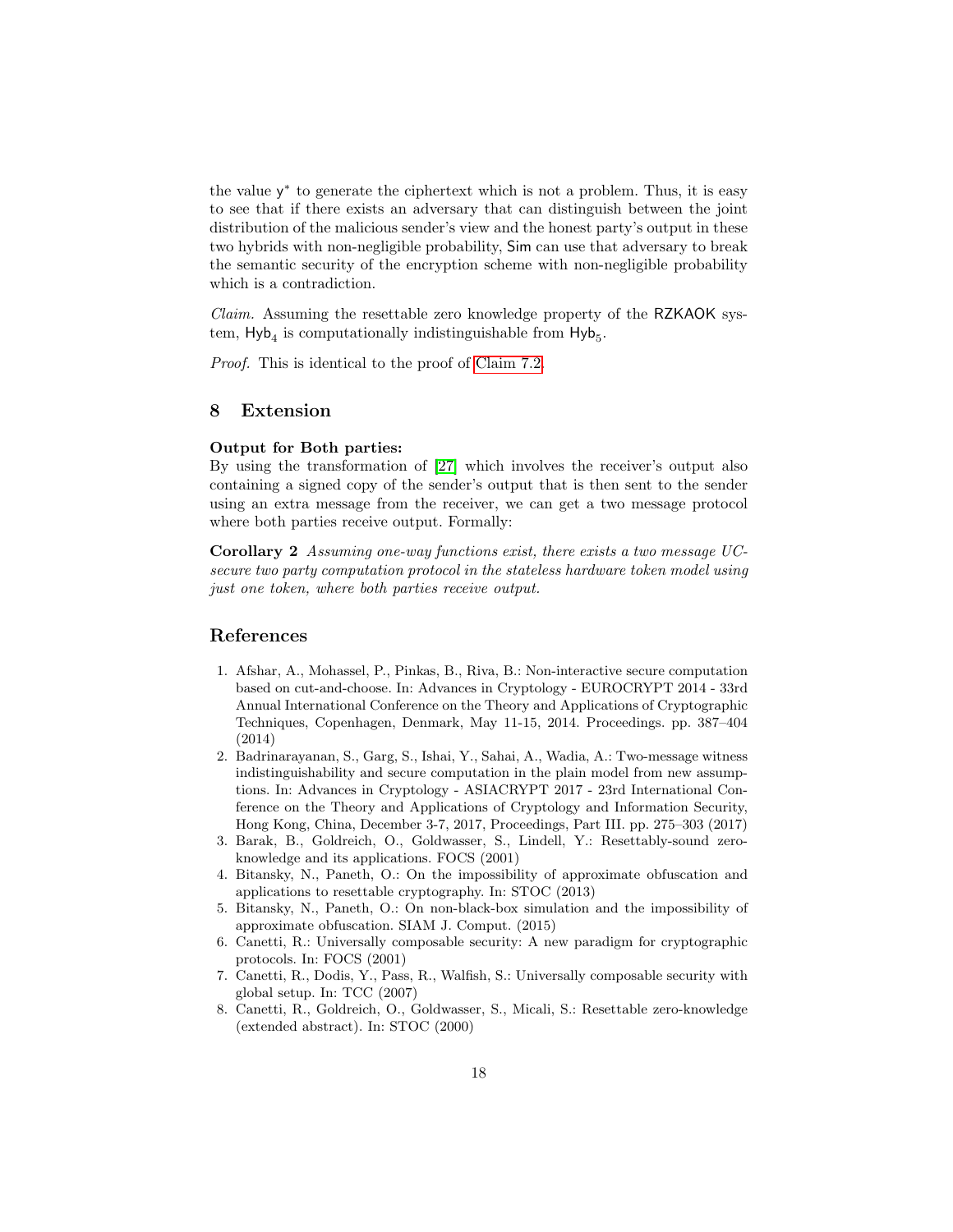- <span id="page-18-3"></span>9. Canetti, R., Jain, A., Scafuro, A.: Practical UC security with a global random oracle. In: Proceedings of the 2014 ACM SIGSAC Conference on Computer and Communications Security, Scottsdale, AZ, USA, November 3-7, 2014. pp. 597–608 (2014)
- <span id="page-18-18"></span>10. Chandran, N., Goyal, V., Sahai, A.: New constructions for UC secure computation using tamper-proof hardware. In: EUROCRYPT (2008)
- <span id="page-18-7"></span>11. Choi, S.G., Katz, J., Schröder, D., Yerukhimovich, A., Zhou, H.: (efficient) universally composable oblivious transfer using a minimal number of stateless tokens. In: TCC (2014)
- <span id="page-18-12"></span>12. Chung, K., Ostrovsky, R., Pass, R., Venkitasubramaniam, M., Visconti, I.: 4-round resettably-sound zero knowledge. In: TCC (2014)
- <span id="page-18-11"></span>13. Chung, K., Ostrovsky, R., Pass, R., Visconti, I.: Simultaneous resettability from one-way functions. In: FOCS (2013)
- <span id="page-18-10"></span>14. Chung, K., Pass, R., Seth, K.: Non-black-box simulation from one-way functions and applications to resettable security. In: STOC (2013)
- <span id="page-18-13"></span>15. Chung, K., Pass, R., Seth, K.: Non-black-box simulation from one-way functions and applications to resettable security. SIAM J. Comput. (2016)
- <span id="page-18-16"></span>16. Döttling, N., Kraschewski, D., Müller-Quade, J.: Unconditional and composable security using a single stateful tamper-proof hardware token. In: TCC (2011)
- <span id="page-18-17"></span>17. Döttling, N., Kraschewski, D., Müller-Quade, J.: Statistically secure linear-rate dimension extension for oblivious affine function evaluation. In: ICITS (2012)
- <span id="page-18-8"></span>18. Döttling, N., Kraschewski, D., Müller-Quade, J., Nilges, T.: From stateful hardware to resettable hardware using symmetric assumptions. In: ProvSec (2015)
- <span id="page-18-19"></span>19. Goldreich, O., Goldwasser, S., Micali, S.: How to construct random functions. J. ACM (1986)
- <span id="page-18-1"></span>20. Goldreich, O., Oren, Y.: Definitions and properties of zero-knowledge proof systems. J. Cryptology 7(1), 1–32 (1994)
- <span id="page-18-14"></span>21. Goldwasser, S., Kalai, Y.T., Rothblum, G.N.: One-time programs. In: CRYPTO (2008)
- <span id="page-18-20"></span>22. Goldwasser, S., Micali, S., Rackoff, C.: The knowledge complexity of interactive proof systems. SIAM J. Comput. (1989)
- <span id="page-18-6"></span>23. Goyal, V., Ishai, Y., Sahai, A., Venkatesan, R., Wadia, A.: Founding cryptography on tamper-proof hardware tokens. In: TCC (2010)
- <span id="page-18-9"></span>24. Hazay, C., Polychroniadou, A., Venkitasubramaniam, M.: Composable security in the tamper-proof hardware model under minimal complexity. In: TCC 2016-B (2016)
- <span id="page-18-0"></span>25. Ishai, Y., Kushilevitz, E., Ostrovsky, R., Prabhakaran, M., Sahai, A.: Efficient non-interactive secure computation. In: EUROCRYPT (2011)
- <span id="page-18-4"></span>26. Katz, J.: Universally composable multi-party computation using tamper-proof hardware. In: EUROCRYPT (2007)
- <span id="page-18-5"></span>27. Katz, J., Ostrovsky, R.: Round-optimal secure two-party computation. In: Advances in Cryptology - CRYPTO 2004, 24th Annual International Cryptology-Conference, Santa Barbara, California, USA, August 15-19, 2004, Proceedings. pp. 335–354 (2004)
- <span id="page-18-15"></span>28. Kolesnikov, V.: Truly efficient string oblivious transfer using resettable tamperproof tokens. In: TCC (2010)
- <span id="page-18-2"></span>29. Mohassel, P., Rosulek, M.: Non-interactive secure 2pc in the offline/online and batch settings. In: Advances in Cryptology - EUROCRYPT 2017 - 36th Annual International Conference on the Theory and Applications of Cryptographic Techniques, Paris, France, April 30 - May 4, 2017, Proceedings, Part III. pp. 425–455 (2017)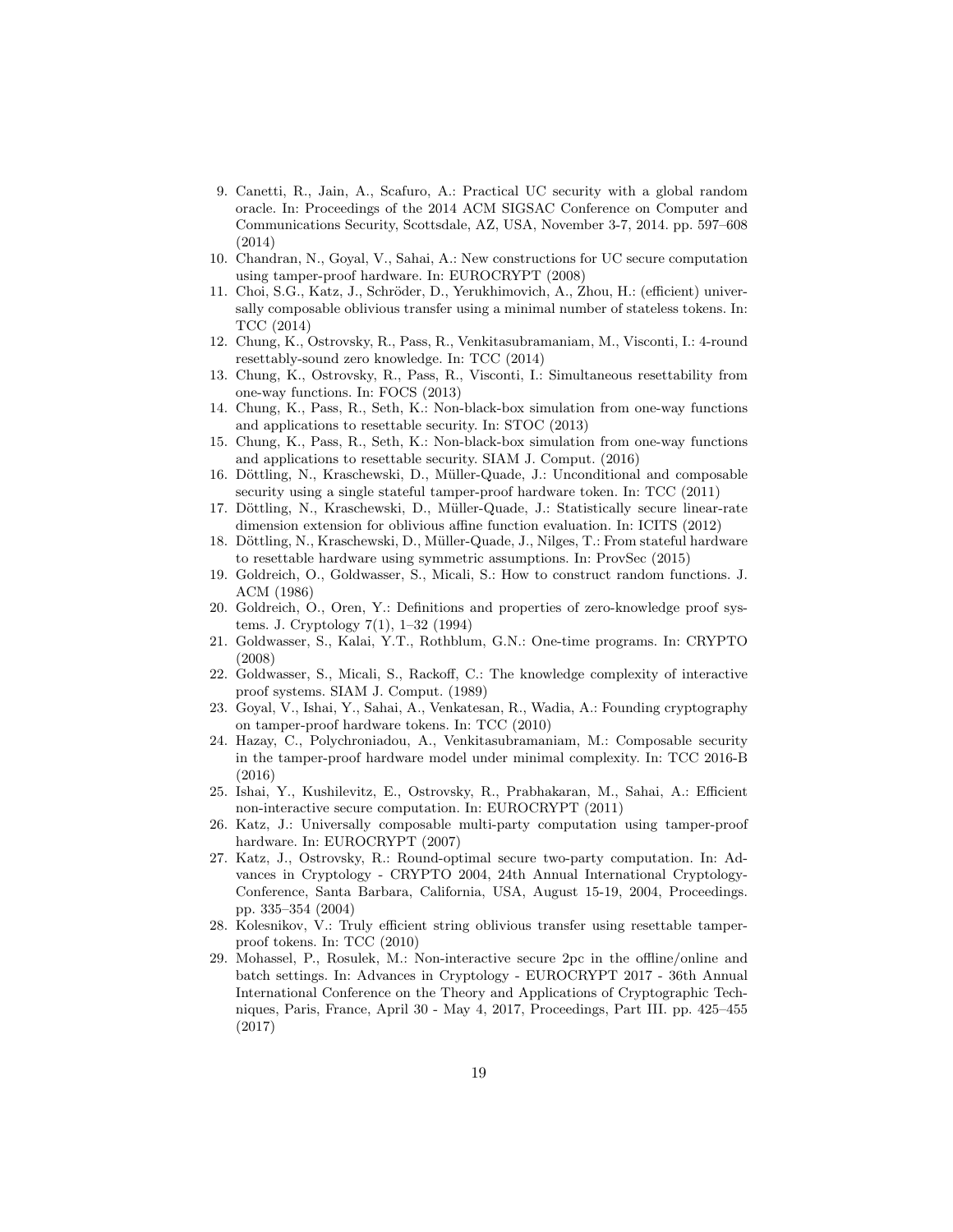- <span id="page-19-1"></span>30. Moran, T., Segev, G.: David and goliath commitments: UC computation for asymmetric parties using tamper-proof hardware. In: EUROCRYPT (2008)
- <span id="page-19-3"></span>31. Naor, M.: Bit commitment using pseudorandomness. J. Cryptology (1991)
- <span id="page-19-2"></span>32. Rompel, J.: One-way functions are necessary and sufficient for secure signatures. In: Proceedings of the twenty-second annual ACM symposium on Theory of computing. pp. 387–394. ACM (1990)
- <span id="page-19-0"></span>33. Yao, A.C.: How to generate and exchange secrets (extended abstract). In: FOCS (1986)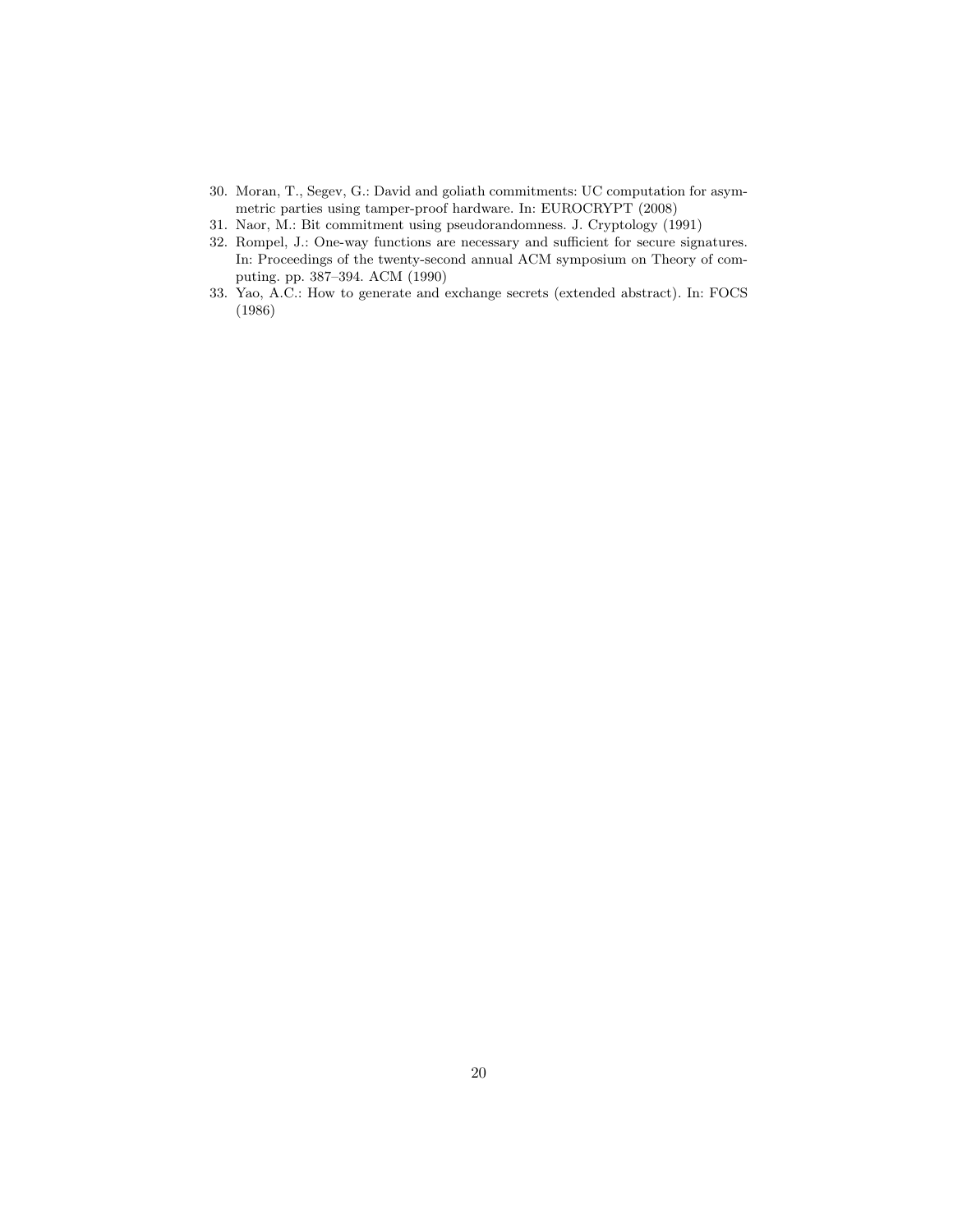# <span id="page-20-0"></span>A UC Framework and Ideal Functionalities

For simplicity, we define the two-party protocol syntax, and then informally review the two-party UC-framework, which can be extended to the multi-party case. For more details, see [\[6\]](#page-17-2).

Protocol syntax. Following [\[22\]](#page-18-20), a protocol is represented as a system of probabilistic interactive Turing machines (ITMs), where each ITM represents the program to be run within a different party. Specifically, the input and output tapes model inputs and outputs that are received from and given to other programs running on the same machine, and the communication tapes model messages sent to and received from the network. Adversarial entities are also modeled as ITMs.

The construction of a protocol in the UC-framework proceeds as follows: first, an ideal functionality is defined, which is a "trusted party" that is guaranteed to accurately capture the desired functionality. Then, the process of executing a protocol in the presence of an adversary and in a given computational environment is formalized. This is called the *real-life* model. Finally, an *ideal process* is considered, where the parties only interact with the ideal functionality, and not amongst themselves. Informally, a protocol realizes an ideal functionality if running of the protocol amounts to "emulating" the ideal process for that functionality.

Let  $\Pi = (P_1, P_2)$  be a protocol, and  $\mathcal F$  be the ideal-functionality. We describe the ideal and real world executions.

The real-life process. The real-life process consists of the two parties  $P_1$  and  $P_2$ , the environment  $\mathcal{Z}$ , and the adversary  $\mathcal{A}$ . Adversary  $\mathcal{A}$  can communicate with environment  $\mathcal Z$  and can corrupt any party. When  $\mathcal A$  corrupts party  $P_i$ , it learns  $P_i$ 's entire internal state, and takes complete control of  $P_i$ 's input/output behavior. The environment Z sets the parties' initial inputs. Let  $REAL_{\Pi,A,Z}$  be the distribution ensemble that describes the environment's output when protocol  $\Pi$  is run with adversary  $\mathcal{A}$ .

We also consider a  $G$ -hybrid model, where the real-world parties are additionally given access to an ideal functionality  $G$ . During the execution of the protocol, the parties can send inputs to, and receive outputs from, the functionality G. We will use  $\mathsf{REAL}_{\Pi,\mathcal{A},\mathcal{Z}}^{\mathcal{G}}$  to denote the distribution of the environment's output in this hybrid execution.

The ideal process. The ideal process consists of two "dummy parties"  $\hat{P}_1$  and  $\hat{P}_2$ , the ideal functionality  $\mathcal{F}$ , the environment  $\mathcal{Z}$ , and the ideal world adversary Sim, called the simulator. In the ideal world, the uncorrupted dummy parties obtain their inputs from environment  $\mathcal Z$  and simply hand them over to  $\mathcal F$ . As in the real world, adversary Sim can corrupt any party. Once it corrupts party  $\hat{P}_i$ , it learns  $\hat{P}_i$ 's input, and takes complete control of its input/output behavior. Let IDEAL $_{\mathsf{Sim},\mathcal{Z}}^{\mathcal{F}}$  be the distribution ensemble that describes the environment's output in the ideal process.